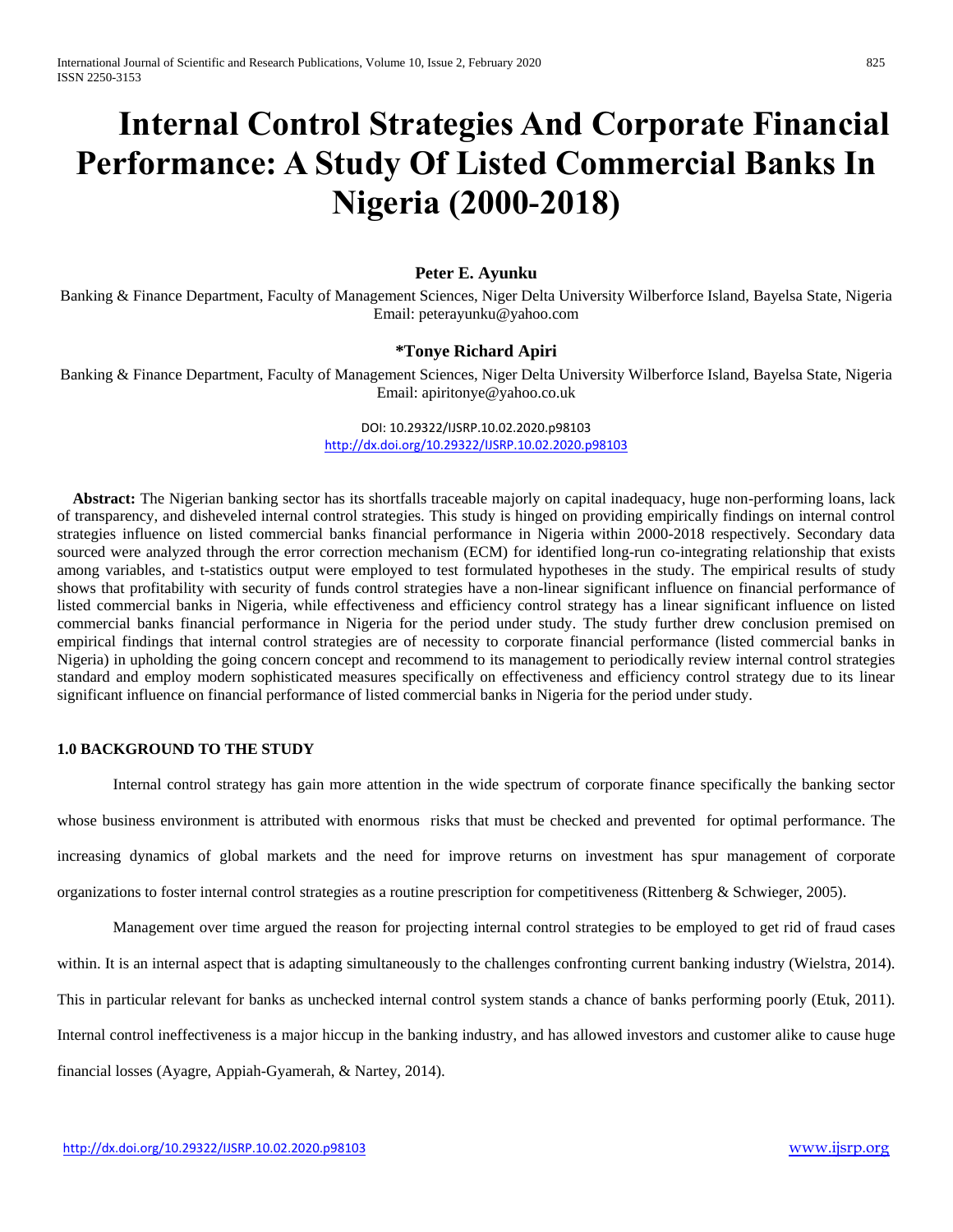The Nigerian banking sector has its shortfalls traceable majorly on capital inadequacy, huge non-performing loans, lack of transparency, and disheveled internal control strategies that played a very significant role in the sector, especially from early 1990's up till mid-2004 (Adeyemi & Adenugba, 2011).

According to Fadzil et al (2005), an effective internal control strategy paves way for corporate performance. And can be achieved through periodic review of the financial data, guarantees security of assets of the firm, adherence to regulatory specifications and ensuring sound management activities.

Mawanda, (2008) posited that all-encompassing thoughts of institutionalization and proper application of internal control strategy enhances corporate financial performance. It is also the perception of the audience that well-structured internal control strategies tends to improve the process of reporting and consequently reliable reports to enhance management of commercial banks.

Reliable financial information preparations are pivotal to management of financial institutions particularly commercial banks. The professionalism express in managing corporate organizations like commercial banks requires access to timely and accurate information. Wanjohi (2013) stated that the measurement and assessment of corporate financial performance is the key to going concern concept, and provide answers to questions like; what was the cause, why it occurred and the solution required. Corporate financial performance provides the recipe to the control strategies as management follow up implementation of objectives to last letter by checking the current position of the organization, linking current position, administering priorities and success records. This chain can therefore be considered as: means of an internal control is an end to corporate financial performance.

To enable banks in attaining its intermediation function, there are regulatory guidelines set out by CBN (Central Bank of Nigeria) in line with existing standards as a result of numerous cases of banks poor financial performance traceably to lack of predetermined internal control strategies (Sanusi, 2012).

Thus, the place of Nigerian commercial banks to continually operate optimally in attaining set desired objectives is questioned by many, hence this study aim at investigating the impact of internal control strategies on financial performance of listed commercial banks in Nigeria from 2000-2018 respectively, and specifically raised questions as follows:

- $\triangleright$  To what extent has profitability control strategy affects financial performance of listed commercial banks in Nigeria?
- $\triangleright$  To what extent has effectiveness and efficiency control strategy affects financial performance of listed commercial banks in Nigeria?
- $\triangleright$  To what extent has security of funds control strategy affects financial performance of listed commercial banks in Nigeria?

# **RESEARCH OUTLINED HYPOTHESES**

Based on outlined research questions, this study will formulate hypotheses in the null form for clarity of purpose. **H01:** Profitability control strategy does not influence financial performance of listed commercial banks in Nigeria significantly.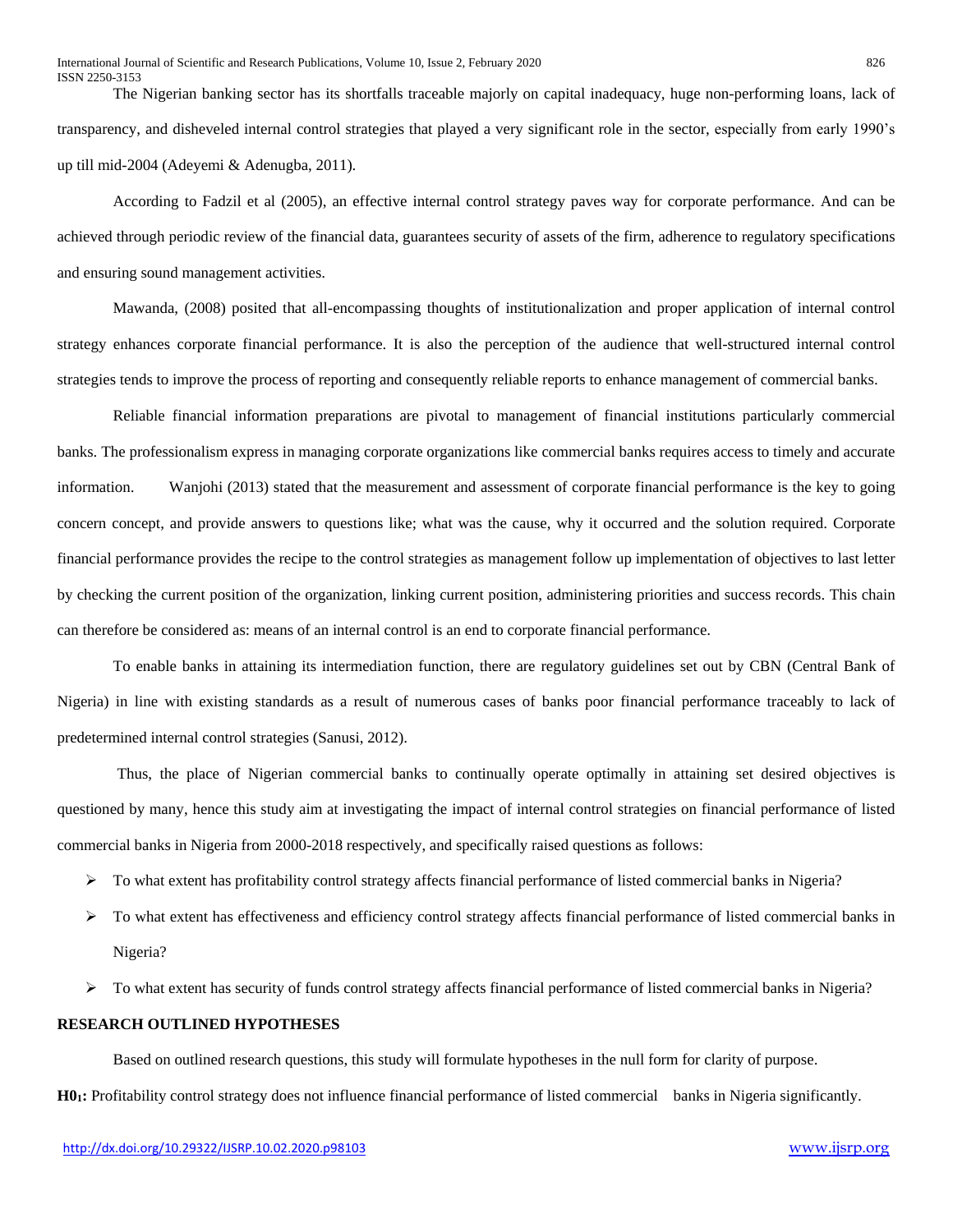**H02:** Effectiveness and efficiency control strategy has no influence on financial performance of listed commercial banks in Nigeria. **H02:** Security of funds control strategy effect is not significant on financial performance of listed commercial banks in Nigeria.

The study is subdivided into: (a) Related literatures review (b) Methodology (c) Analyses and interpretation of data (d) summary, concluding remarks and recommendations.

## **1.0 RELATED LITERATURES REVIEW**

## **CONCEPTUALIZATION**

## **INTERNAL CONTROL**

Internal control are basically methods established by corporate institutions for various operating units to promote effectiveness and efficiency, profitability, encourage acceptance of managerial procedures and policies, and check line validity of managerial data and security of assets. The ultimate purpose is to strengthen the overall control of management operations and to reduce risks to enable them at all levels to realize reasonable assurance that set objectives are met.

Institute of Chartered Accountants of England and Wales (ICAEW) defined Internal Control as a controls strategy of financial management, established by the management to carry on the business of the company in an orderly manner, safeguard its assets as possible with accuracy and reliability in the company's records.

Internal control in the context of accounting and auditing profession is regarded as a process affected by corporate organizations structured works and authority flows, people and management information systems designed to accomplish specific goals.

Ogunbunka (2002), citing the American Institute of Certified Public Accountant, defined internal control as an organization plans and co-ordinate strategies adopted to safeguard its assets, check the accuracy and reliability of its accounting data, promote operational efficiency and encourage adherence to prescribed policies and procedures.

Ubani (2013) argued that, internal control is the process and structure used by management of firm under the supervision of board of Directors to manage risks inherent which are not limited to operational, market, credit, legal, regulatory and compliance.

Internal control in almost every corporate organization particularly commercial banks, has a two tailed pattern, which is: The First Order Control, otherwise known as: the Line Control and the Second Order Control, also known as the Central Controls, or Internal Audit, while the line control is the internal control, as it runs through the responsibilities of every unit or department of the corporate organization management, measuring and ascertaining level of compliance with the operational policies put in place. The central control, as internal audit, on the other hand, ascertains, verifies, and oversees the efficiency, propriety, compliance and adequacy of internal control strategies.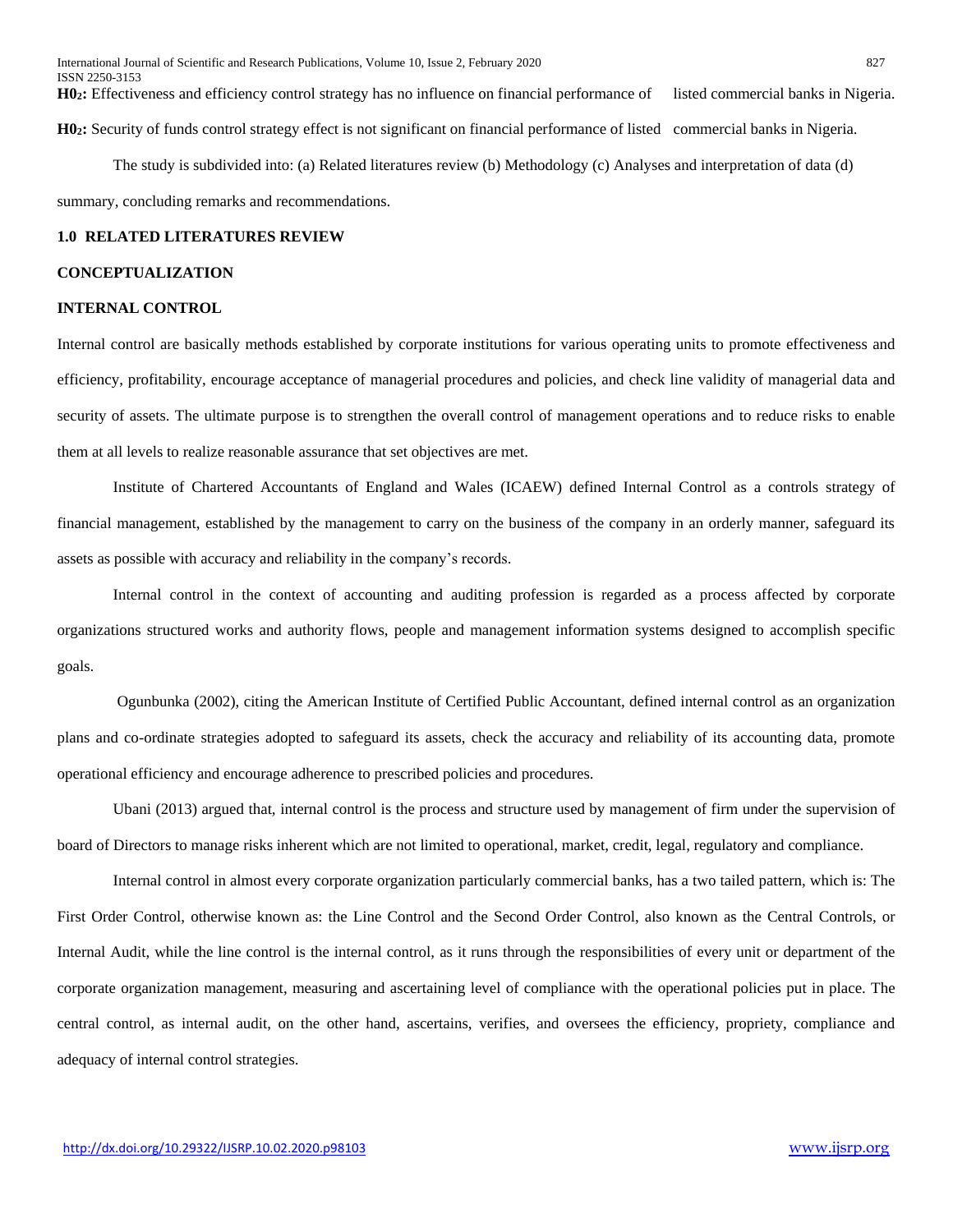Price (2005) stated that the accountability and corporate governance practices by banks are geared towards the protection of the shareholders interest. This presents that an effective internal control strategy can foster performance of banks by reducing the level of frauds and losses. In same vain, Sarens and De Beelde (2006) stated that proper checks and balances within an organization assist management to reduce inherent loss of resources.

Rittenberg et al. (2005) posited that recent under taking operations by commercial banks as corporate organization, the importance of internal control are categorized in six. These include:

- Fraud and error detection.
- $\triangleright$  Improvement of competence within an entity.
- $\triangleright$  Elimination of perceived illegal conduct.
- $\triangleright$  Improvement of quality financial information
- $\triangleright$  To establish an organizational infrastructure and
- $\triangleright$  Vast reduction of fees with use of an external auditor.

Recent developments in financial accounting systems have increased the value of management strategies for evaluation of internal control. Bank managers are therefore required to ensure accuracy of these strategies. Stratton (2007) also in addition stated that the process of evaluation of strategies of internal control by both management and external auditors is judgmental in nature.

## **IDENTIFIED INTERNAL CONTROL COMPONENTS**

Hayes et al. (2005) identified component of internal control to consist of: The control activities, control environment, entity's risk assessment process, information and communication systems and monitoring of controls. These components are independently discussed as follows:

**CONTROL ACTIVITIES:** Control activities are generated differently either manual or automated that aid to reduce the risks that can impede accomplishment of the organization's objectives. Management establishes control activities to effectively and efficiently accomplish the organization's objectives. Nevertheless, control activities that are relevant to audit include: Performance review, information processing, physical control and assigned duties.

**THE CONTROL ENVIRONMENT:** Control environment refers to all factors that are use to determine either increasing or decreasing effectiveness of policies specific to a process. Control environment stands out with the basic understanding adopted by the senior management of the organization to control its attitude toward problems and approach to solve them and their perspective of importance of moral values (Hayali et al., 2013). Element of control environment includes communication, enforcement of integrity and ethical values.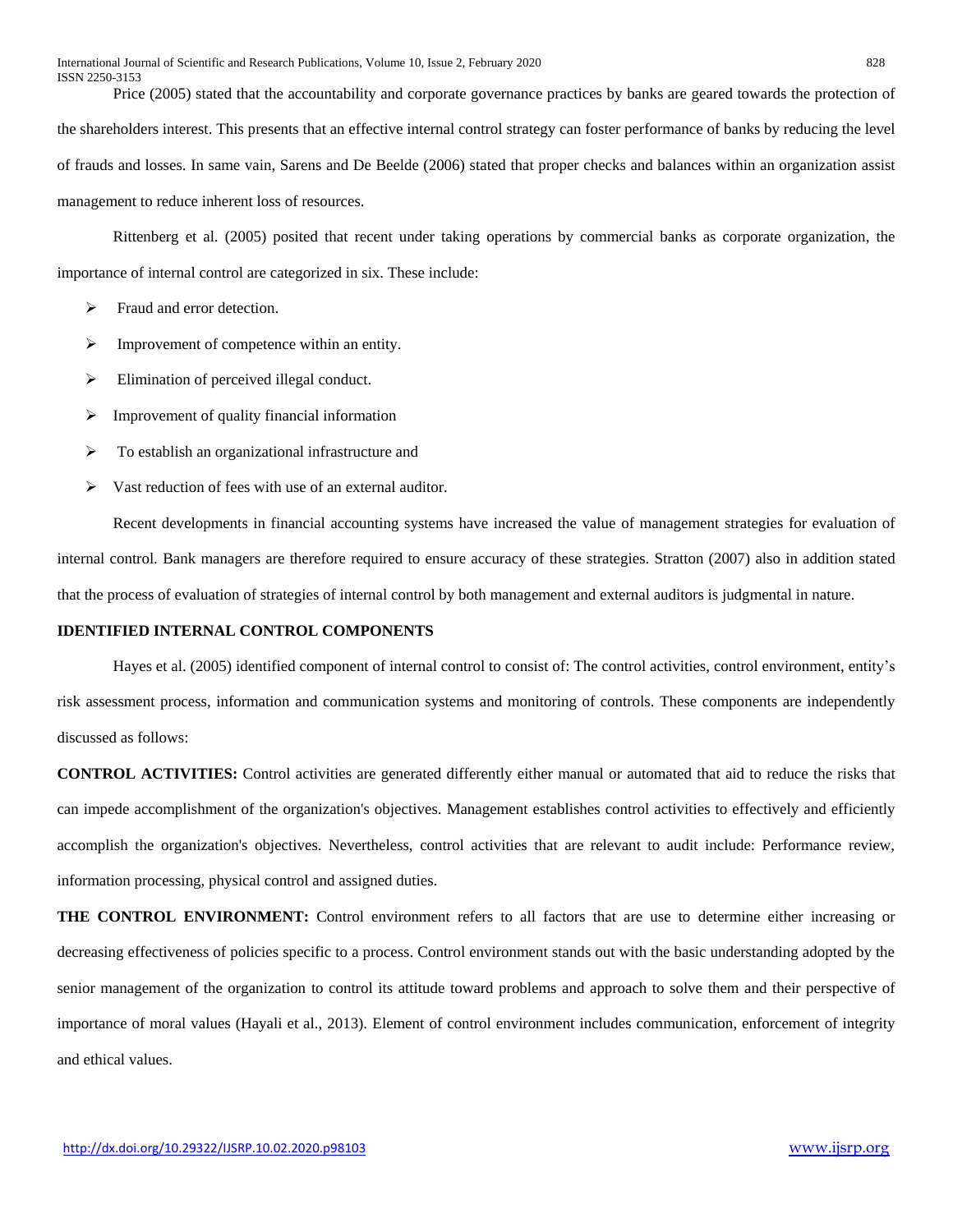**THE ENTITY'S ASSESSMENT OF RISK PROCESS:** Entity's assessment of risk is the process of responding to identified business risks and the results after then. (Mary *et al.,* 2014). Assessment of risks can also be defined as identification of potential mistakes and to implement strategies, policies, and control to pinpoint those mistakes and possibly prevent them. Assessment of risk can also be the identification and analysis of risks relevant to the achievement of objectives (Frazer, 2012). In order words, assessment of risks is the process of detecting, assessing and determining how to succeed those things deemed fit for the overall corporate performance.

**THE INFORMATION AND COMMUNICATION SYSTEMS:** This internal control component is to enable management to filter information both horizontally and vertically to facilitate communication between staff. This is possible if the management information system and subsystems are designed accurately with disciplined for responsiveness (Hayali *et al.,* 2013).

Communication that is cordial and effective should exist among staff at all levels. The focus of information and communication is on the nature and quality of information needed for effective control that the systems employed to develop and reports when necessary. Information systems produce reports of operational, financial, and compliance related information that make it possible to run and control the business (COSO, 1992).

**MONITORING OF CONTROL:** Dynamics of internal control strategies are determined by monitoring over time and separate evaluations. Internal control strategies and its application change overtime. This occur as a result of new personnel thus, varying effectiveness of implementing the procedures or supervision time and resource constraints or changes in the circumstances for which the internal control strategies were originally designed (Gamage *et. al.,* 2014).

## **FINANCIAL PERFORMANCE OF COMMERCIAL BANKS**

Financial performance of banks entails the general assessment by customers and potential customers alike in respect to the level with which banks met their financial obligations within specified period. It determines the extent to which commercial banks operational decisions are considered effective. That is the overall well-being of banks in general. Thus, serves as ayard stick for investor appraisal.

In measuring banks financial performance, existing literatures relies on both accounting and market measures (Seelanatha, 2007). Market performance reflects expectations of firm's prospects and its ability to adapt to potential changes (Belkhaoui, Lakhal, Lakhal, & Slaheddine Hellara, 2014). It includes the present value of expected future profits valued by financial market. However, the market measure fits only on listed firms like banks and is appropriate if the market is efficient.

## **THEORETICAL FRAMEWORK OF THE STUDY**

This study is pegged on reliability and agency theories

#### **THEORY OF RELIABILITY**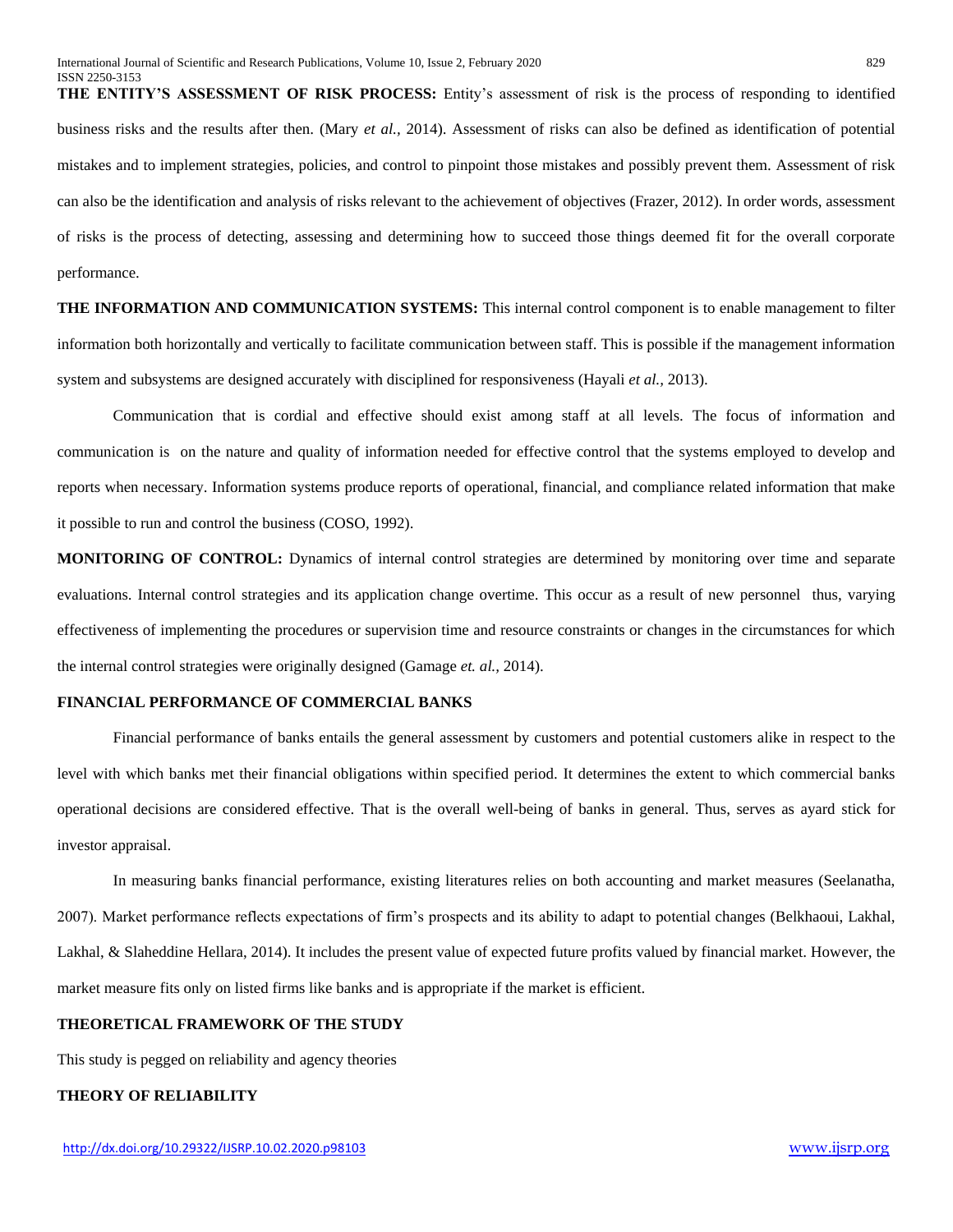Theory of reliability stipulates that internal control strategies are primarily designed for assessment and prevention of risks. The theory further argued that weak internal control strategies spurs in more substantive work and hence greater cost (Kinney, 2000). The reliability theory is based on the notion that an implemented internal control strategy should be able to meet its expected function. The reliability theory is relevant to this study based on the outlined research questions. The theory focuses on the effect of risk assessment on financial performance of firms, in this case, listed commercial banks in Nigeria.

Gavrilov and Gavrilova (2001) explained the determination of the weakness of any internal control measure to be primarily non-discretional. The process of arrangement of various steps involve accuracy estimation, financial data comparison from organization's performances in previous years tends to give good insight to internal control measures on the financial risks of such organizations.

An important fact embedded in the theory of reliability is the cordial relationship needs of an organization in respect to the understanding of internal control strategy and risk assessment. (Austen and Messier Jr 2000)

## **THE THEORY OF AGENCY**

The theory of agency was built on the premises corporate institutions are owned by the shareholders (ordinary shareholders) and managed by an agent (Jensen & Meckling, 1976). The agent who performs the day to day running of operation in the corporate institution tends to have good number of information than the shareholders (the owners) which normally result to lack of information at the owners disposals that affects the ability of the them to monitor specifically whether their interests are being protected by those managers..

To strike a balance between the two parties involve, the theory of agency posited that an unbiased contract agreement must be explicitly under-taken to guarantee interest of the owner. Furthermore, the theory of agency also acknowledged the fact that, when contract terms and conditions are not properly followed as agreed may hinder cordial relationship and work performance of the agent and thus leads to problem of rejection.

The agency theory, therefore, works on the assumption that owners and the managers act rationally and use contracting measures to maximize profit.s (Jensen and Meckling, 1976). This theory is pragmatically essential to this study since internal control strategies are employed to ensure optimal performance of banks and to maximize shareholders welfare.

## **EMPIRICAL REVIEW**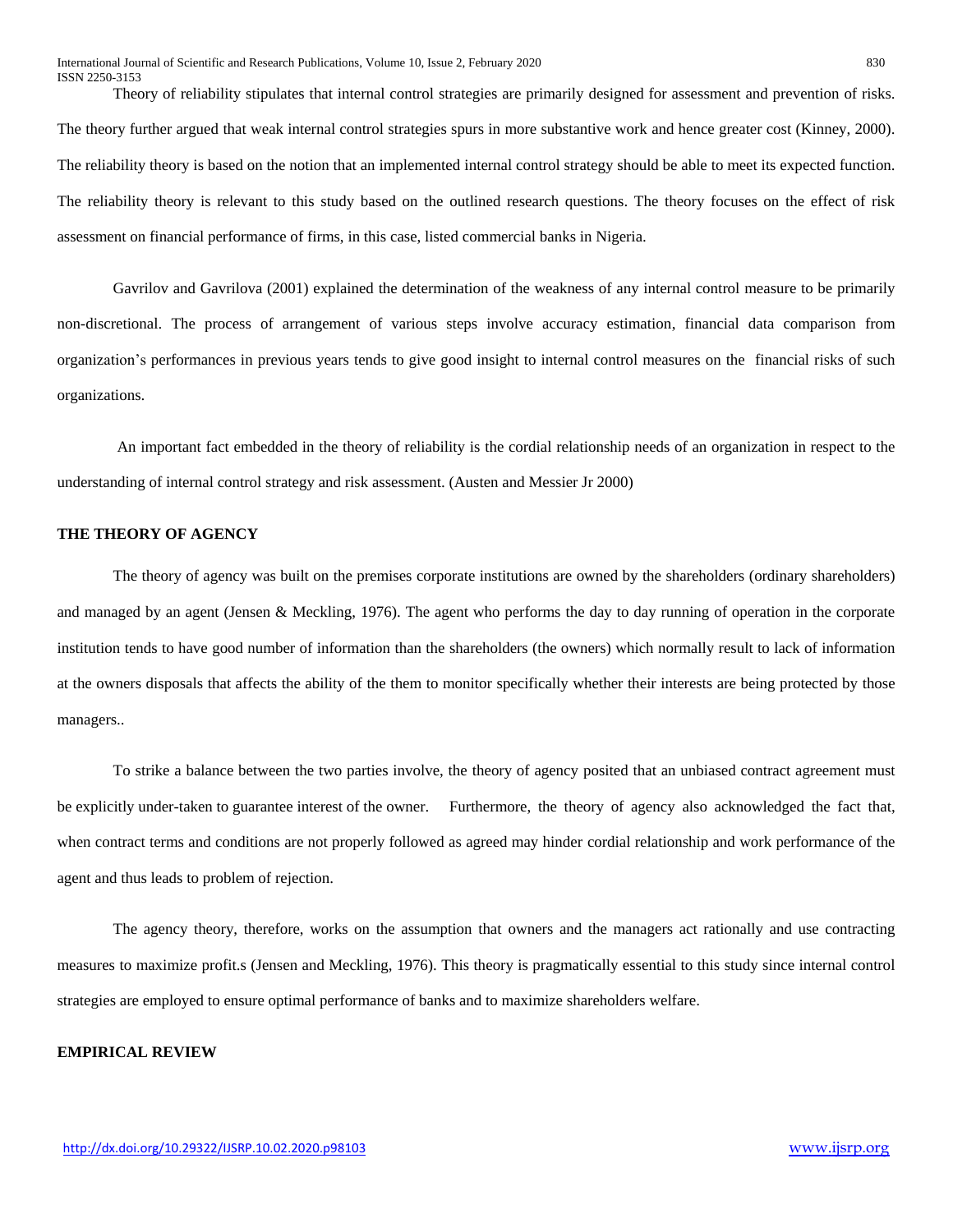International Journal of Scientific and Research Publications, Volume 10, Issue 2, February 2020 831 ISSN 2250-3153

The following are empirical account of the studied phenomenon that have been established and credited to different scholars and academies.

Ondieki (2013) examined internal audit effect on financial performance of commercial banks. His study employed control environment, assessment of risk, control activities with monitoring mechanisms and financial performance, expressed as independent and dependent variables respectively. The study found internal control to have features built into them capable of preventing fraudulent activities. The study further reveals that internal control audit provide measures that are workable but they do not necessarily detect fraud.

Mwachiro (2013) carried out an empirical study on Kenya's revenue authority for their operations of internal controls specified basically to ascertain internal controls influence on revenue realization. The study adopts the use of risk assessment, control activities, control environment, Information and communication with monitoring as components of internal control.

Analytical descriptive method was used to analyze data using both statistical and narrative approach and correlation as means of determining internal control impact on revenue collection. The study found basic components employed, to have a combine influence on revenue collection to succeed greatly. However, not properly structured internal control systems, especially poor organizational ethical values have encouraged fraud, loss of revenue and pocketing of collected revenues.

Similar to the study of Mwachiro is Muio (2012) who critically examine internal control systems in Kenya's private hospitals in and their financial performance. His study chooses monitoring, control activities, assessment of risks, information and communication and control environment as explanatory variables.

The target population was analysed using descriptive and inferential statistics consisting of selected accredited private hospitals within the country. Multiple regression analysis was used to determine the relationship between employed variables. The study evidenced that all the selected five components must be present for an internal control system to be considered effective. The findings also indicated that Monitoring had the highest influence on the financial performance of selected private hospitals in the country.

Magara (2013) determine internal controls impact on the financial performance of Kenya's deposit taking, savings and credit cooperative societies. The study fund a positive correlation between internal control and the deposit taking, savings and credit cooperative societies with the aid of multiply regression employed in his analysis.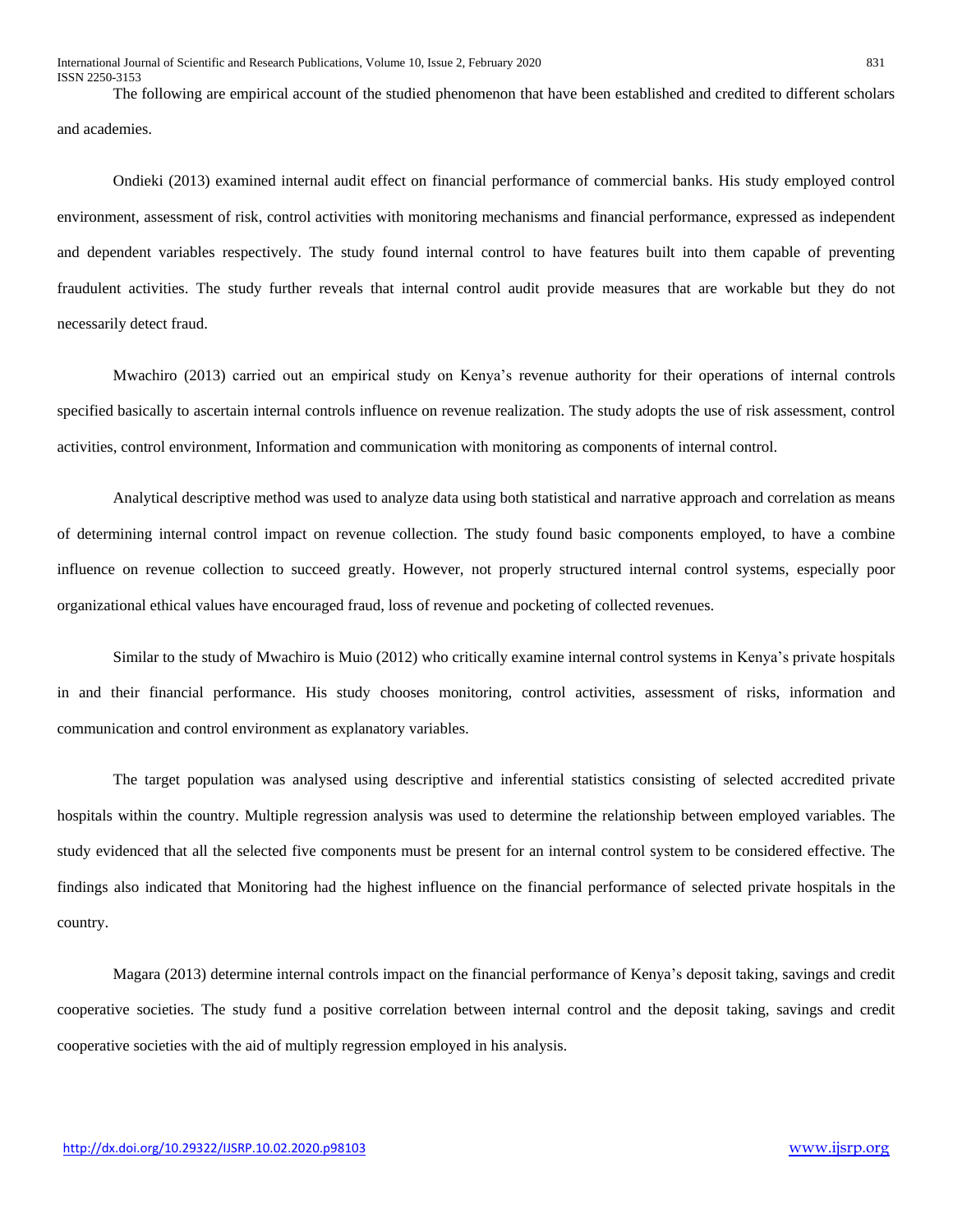Inanga and Amudo (2009) carried out an empirical study on Internal Control Systems in the regional member countries of African Development bank group whose focus base was Uganda. Addition of modern technological measures of internal control systems in the projects was established in the findings of the study.

The study of Jones (2008) on internal controls, accountability and corporate governance in the medieval and modern Britain, using inferential statistics as a method to determine their internal controls in the twelfth Century royal exchequer and other medieval institutions. The study identified most of the internal control systems found today to be present in medieval England. Stewardship and personal accountability were also identified as relevant measures of medieval internal control.

Olatunji (2009) carried out an empirical study on internal control system and Nigerian banking sector. The study categorized controls into three major classifications: Preventive controls, detective controls and corrective controls. Data were collected from fifty Wema bank Plc branches nationwide. The study employed both primary and secondary data.

The study finds the lack of an effective internal control system to be major cause of bank frauds in Nigeria with concluding remarks of management of every bank to create and establish a standard internal control system to enable them stand against fraud in order to promote continuity of operations.

Mawanda (2008) sought to determine the relationship between internal control systems and financial performance on institution of higher learning in Uganda. Internal controls were looked at from the perspective of control environment, internal audit and control activities, while liquidity, accountability and reporting as measures for financial performance. The study established a significant relationship between internal control system and financial performance.

Studies reviewed globally on the topic have not considered independently profitability, effectiveness and efficiency and security of funds with major financial performance indicators as measures for control strategies encompassing control activities, control environment, risk assessment, information and communication and monitoring. Thus, this study therefore aimed at bridging this obvious gap in existing literature with a study range of 2000-2018 respectively.

## **3.0 THE STUDY METHODOLOGY**

The *ex-post facto* design is adopted in this study. This design is appropriate due to variables employed in the study.

## **REQUIRED DATA/SOURCES**

Data required in this study is to enable us carried out analysis with basic econometric tools such as: Stationarity test with the use of Augmented Dickey-Fuller (ADF), a co-integration test using Johansen approach, and a multiple regression model to be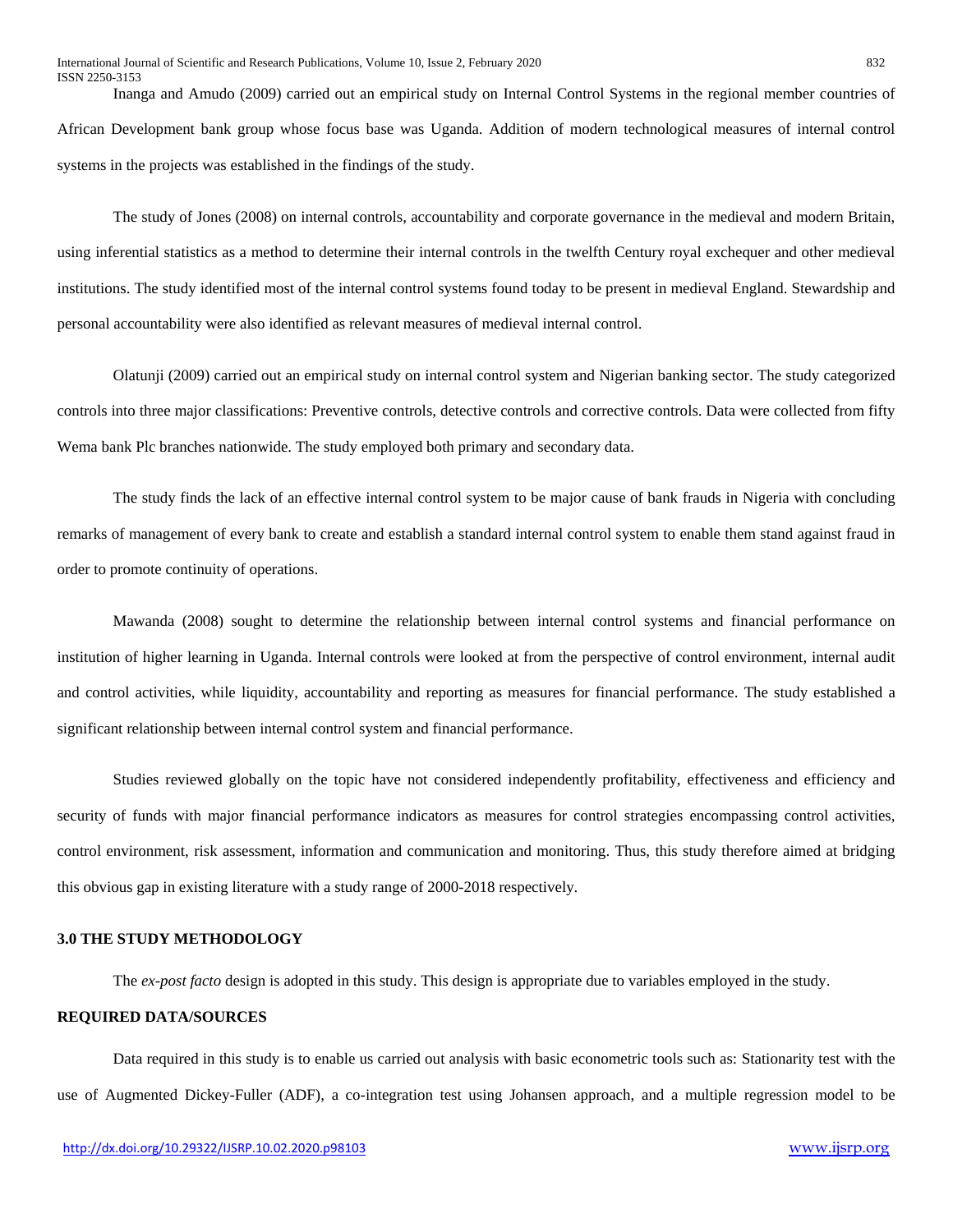analyzed and estimated with Error Correction Mechanism (ECM). After tax profit margin as measure of profitability control strategy (PRCS), gross earnings rate as measure of effectiveness and efficiency control strategy (EFCS) and dividend yield as measure of security of funds control strategy (SFCS) as proxies for internal control strategies (explanatory variables) while return on equity (ROE) of listed commercial banks in Nigeria as proxy for financial performance of banks, (explained variable) within the given study rage.

Secondary source of data (time series) are employed for this study. The data were sourced from Central Bank of Nigeria (CBN) annual statistical bulletin, 2018.

| Variable                      | Description                        | Measurement                           |
|-------------------------------|------------------------------------|---------------------------------------|
| Return on Equity (ROE) of     | How well banks use investment to   | Listed commercial banks financial     |
| listed commercial banks.      | generate earnings growth.          | performance in Nigeria.               |
|                               |                                    |                                       |
| After Tax Profit margin       | The ability of the management      | Profitability control strategy (PRCS) |
| of listed commercial banks    | shown on the returns obtained on   | of listed commercial banks in         |
|                               | sales and capital invested.        | Nigeria.                              |
|                               |                                    |                                       |
| Gross Earnings Rate of listed | Investment and asset appreciation. | Effectiveness and efficiency control  |
| commercial banks.             |                                    | strategy (EFCS) of listed             |
|                               |                                    | commercial banks in Nigeria.          |
|                               |                                    |                                       |
|                               |                                    |                                       |
| Dividend Yield.               | Banks' ability in meeting its      | Security of funds control strategy    |
|                               | obligation (shareholders welfare)  | (SFCS) of listed commercial banks     |
|                               | when they fall due.                | in Nigeria.                           |
|                               |                                    |                                       |
|                               |                                    |                                       |

# **Table 1.1 VARIABLES JUSTIFICATION**

**Source:** Author's conceived idea

# **SPECIFICATION OF EMPIRICAL MODEL**

In accordance with formulated hypotheses, the model of this study will be built as: Return on equity (ROE) as determinant for financial performance of listed commercial banks in Nigeria, After tax profit margin as measure of profitability control strategy (PRCS), gross earnings rate as measure of effectiveness and efficiency control strategy (EFCS) and dividend yield as measure of security of funds control strategy (SFCS) as proxies for internal control strategies employed in the study.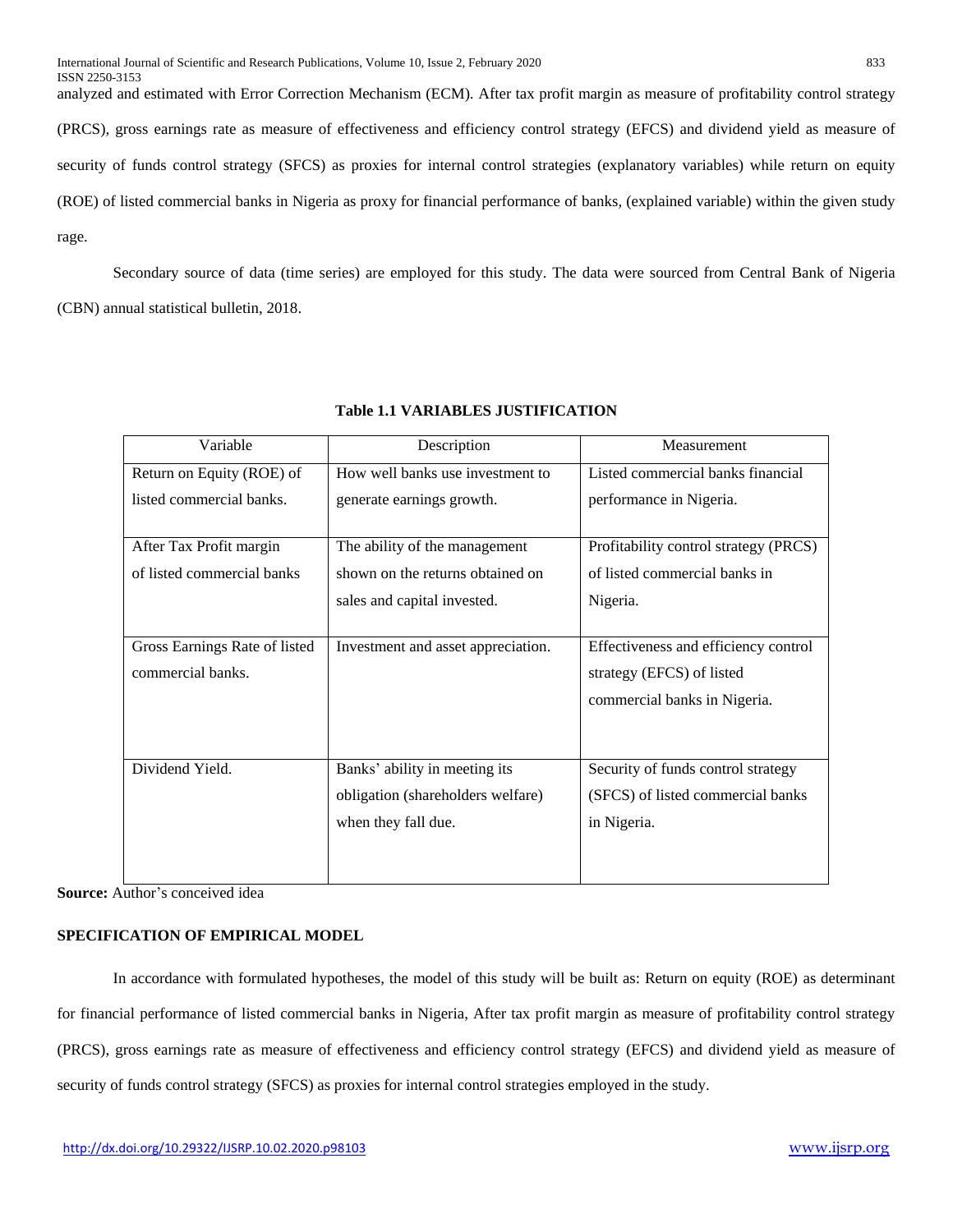International Journal of Scientific and Research Publications, Volume 10, Issue 2, February 2020 834 ISSN 2250-3153

Specification of the empirical econometric model is based on economic theory relating to the studied subject that requires

basically:

- 1. Specification of the explained and explanatory variables.
- 2. Apriori expectation of parameter signs and its individual functional relationships.
- 3. Mathematical specification of the empirical model (Gujarati, 2004).

In analyzing the studied subject, the empirical model is built to reflect the functional relationship of the variables employed

as follows:

*ROE= f (PRCS, EFCS, SFCS,)…………………………………………………………………….Eqn(1)*

Where,

ROE = Return on equity of listed commercial banks in Nigeria.

PRCS = Profitability control strategy

 $EFCS = Effectiveness$  and efficiency control strategy

 $SFCS = Security of funds control strategy.$ 

From the functional mathematical expression in eqn(1) we derived the explicit econometric multiple regression model as:

*ROE<sup>t</sup> = b<sup>0</sup> + β1PFCS<sup>t</sup> + β2EFCS<sup>t</sup> + β3SFCSt +εt.............................................................Eqn(2)*

Where:

 $b<sub>0</sub>$  = intercept

 $\beta_1$ ...., $\beta_3$  = Coefficients of the explanatory variables to be estimated. They measure the influence of a unit change of financial performance of listed commercial banks in Nigeria.

 $\varepsilon_t$  = Error term of the variables employed.

**Decision Rule:** Inference about the hypotheses is made by considering the t-statistics outcome in absolute values and the critical values (probabilities) associated with individual variables. In this study the decision rule is to reject the null hypotheses (H0) if the tstatistics outcome is greater than critical values (probabilities) at 5% level of significance.

# **4.0 ANALYSIS AND DATA INTERPRETATION**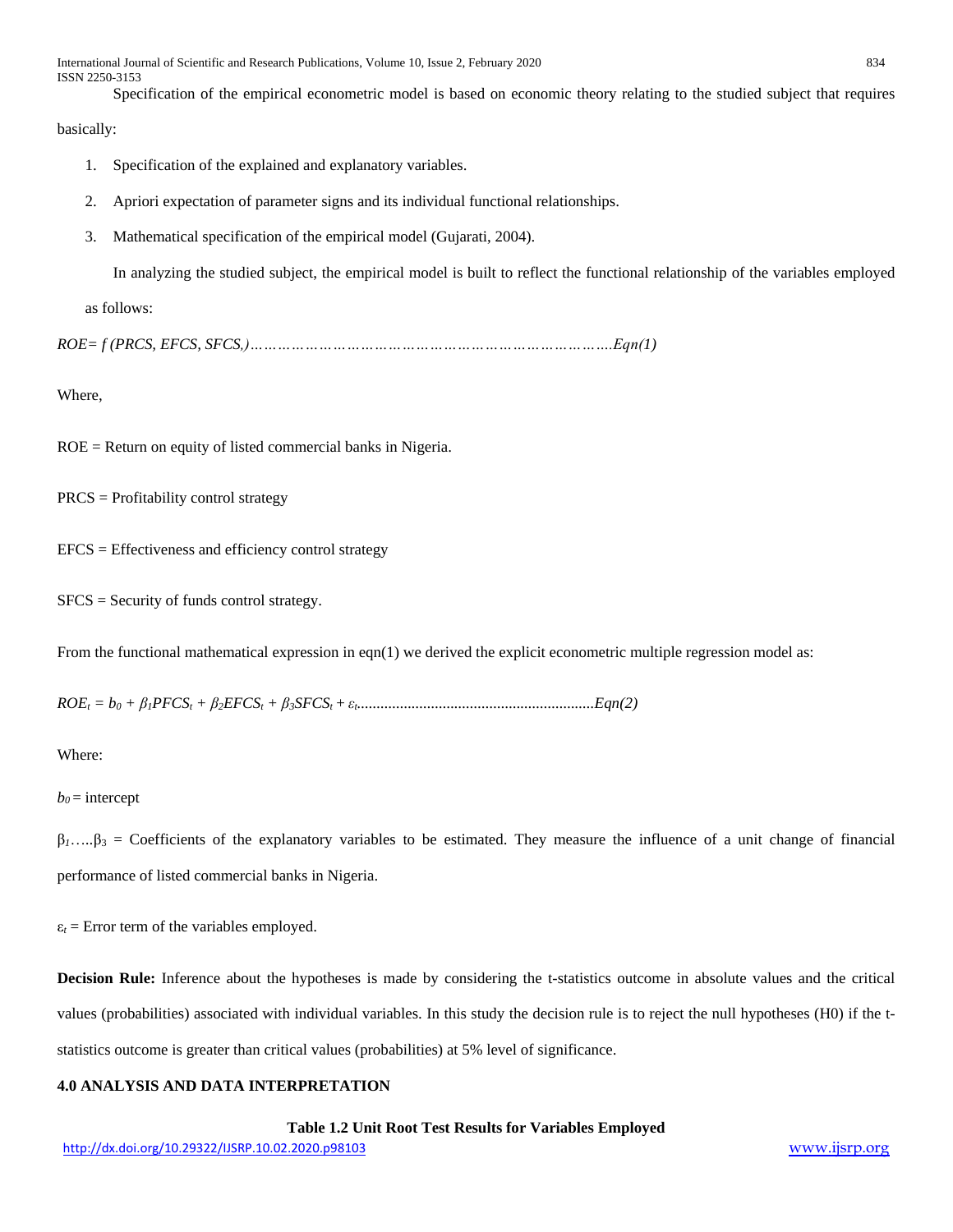| Variables   | <b>ADF</b> t-Statistics | Critical Value @5% | Order of Integration |
|-------------|-------------------------|--------------------|----------------------|
| <b>ROE</b>  | $-5.906529$             | $-3.052169$        | 1(1)                 |
| <b>PRCS</b> | $-6.729841$             | $-3.052169$        | 1(1)                 |
| <b>EFCS</b> | $-3.109249$             | $-1.968430$        | 1(1)                 |
| <b>SFCS</b> | $-4.783408$             | $-3.052169$        | 1(1)                 |

**Source:** E-view 9 output

Table 1.2 shows unit root test results for selected variables in the study. The results revealed stationarity of data (integrated) at first difference, identified as: 1(1) at 5% significant level. This implies that variables have no unit root problem. Note, a data is said to have no unit root problem if the test statistics is greater than the critical value in absolute terms. This reveals that variables employed can be used for meaningful decision making.

## **Table 1.3 Co-integration Test Results (Johansen Approach)**

Date: 12/03/19 Time: 13:02 Sample (adjusted): 2002 2018 Included observations: 17 after adjustments Trend assumption: Linear deterministic trend (restricted) Series: EFCS PRCS ROE SFCS Lags interval (in first differences): 1 to 1

Unrestricted Cointegration Rank Test (Trace)

| Hypothesized<br>No. of $CE(s)$ | Eigenvalue | Trace<br>Statistic | 0.05<br>Critical Value | $Prob.**$ |
|--------------------------------|------------|--------------------|------------------------|-----------|
| None $*$                       | 0.925712   | 75.85717           | 63.87610               | 0.0036    |
| At most 1                      | 0.589635   | 31.66038           | 42.91525               | 0.4069    |
| At most 2                      | 0.479503   | 16.51833           | 25.87211               | 0.4516    |
| At most $3$                    | 0.272903   | 5.417826           | 12.51798               | 0.5375    |

Trace test indicates 1 cointegrating eqn(s) at the 0.05 level

\* denotes rejection of the hypothesis at the 0.05 level

\*\*MacKinnon-Haug-Michelis (1999) p-values

**Source:** E-view 9 output

This table 1.3 shows the co-integration test results that indicates the existence of one cointegrating long run relationship among variables employed in this study. We arrive at this conclusion by comparing the trace statistic against the Critical values at 5%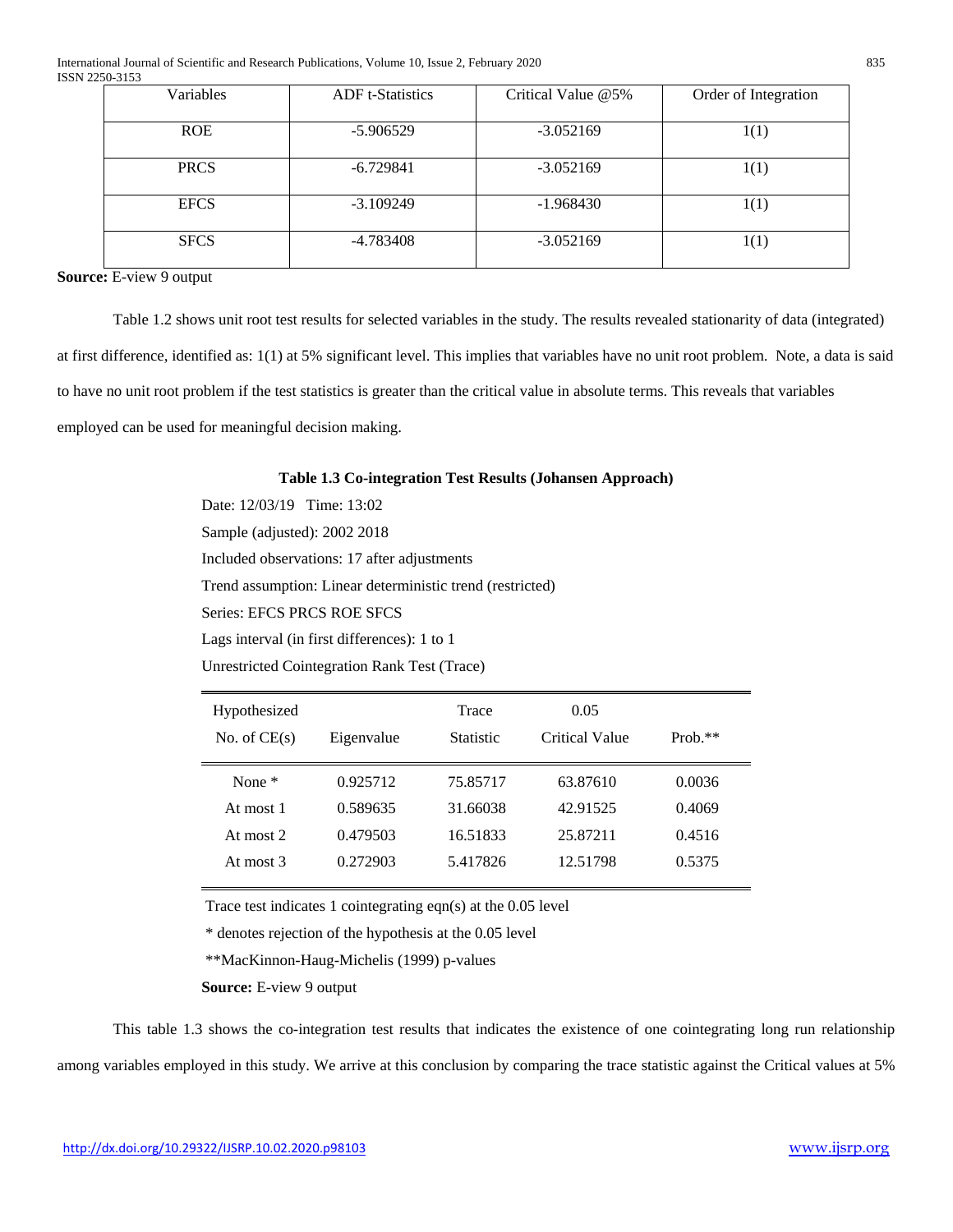shocks not captured in the previous year.

#### **Table 1.4 The Error Correction Mechanism (ECM) Test Results**

Dependent Variable: D(ROE) Method: Least Squares

Date: 12/03/19 Time: 13:25

Sample (adjusted): 2001 2018

Included observations: 18 after adjustments

| Variable           | Coefficient | Std. Error            | t-Statistic | Prob.     |
|--------------------|-------------|-----------------------|-------------|-----------|
| C                  | 7.114247    | 4.115841              | 1.738503    | 0.0497    |
| D(PRCS)            | $-0.182448$ | 0.073603              | $-2.478812$ | 0.0087    |
| D(EFCS)            | 0.956921    | 0.399349              | 2.396217    | 0.0143    |
| D(SFCS)            | -48.95227   | 22.48859              | $-2.176760$ | 0.0223    |
| $ECM(-1)$          | $-0.516607$ | 0.235506              | $-2.193606$ | 0.0370    |
| R-squared          | 0.691000    | Mean dependent var    |             | -4.233333 |
| Adjusted R-squared | 0.525923    | S.D. dependent var    |             | 35.75656  |
| S.E. of regression | 27.09200    | Akaike info criterion |             | 9.666487  |
| Sum squared resid  | 9541.692    | Schwarz criterion     |             | 9.913812  |
| Log likelihood     | $-81.99838$ | Hannan-Quinn criter.  |             | 9.700590  |
| F-statistic        | 4.153182    | Durbin-Watson stat    |             | 2.065547  |
| Prob(F-statistic)  | 0.022037    |                       |             |           |

**Source:** E-view 9 output

Table 1.4 empirically evidenced internal control strategies influence on listed commercial banks financial performance in Nigeria from 2000-2018 respectively. The t-statistics output will be used to test the hypotheses formulated in the study. The error correction term depicts how the model adjusts to equilibrium following short run fluctuations not captured in the co-integration test (Johansen approach).

The ECM coefficient of -0.516607 implies that ECM is correctly specified and the diagnostic statistics are appropriate. The non-linear sign represents the short run adjustment of the explanatory variables to the explained variable. The ECM term also shows approximately 52% speed of adjustment towards equilibrium. This implies that 52% of disequilibrium caused by exogenous shocks in the previous period is corrected in the current year.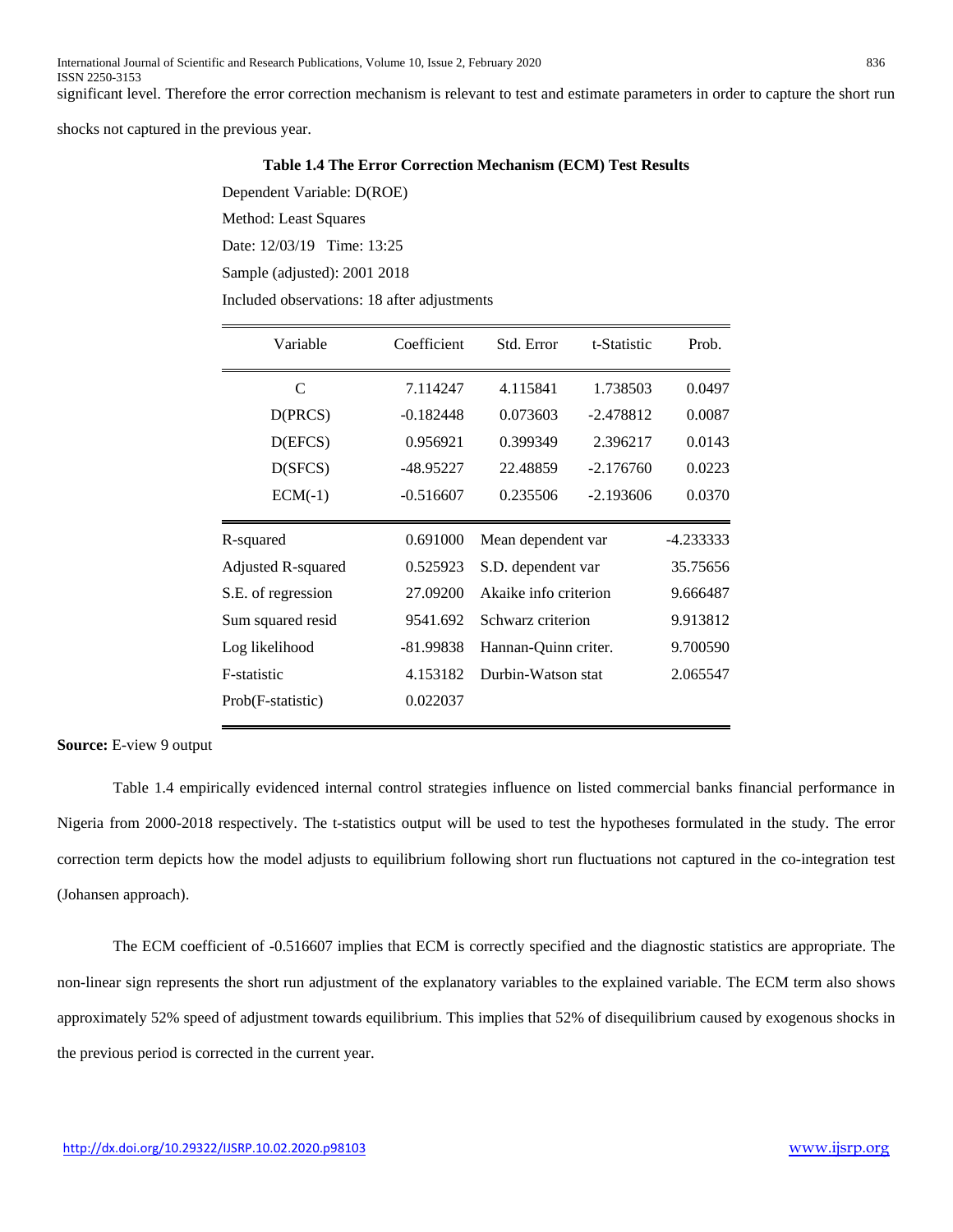Using the a priori criteria of estimating the parameters, all individual variables met a priori expectations hence fulfilling the economic criterion of the model. The results also show that profitability control strategy (PRCS) and security of funds control strategy (SFCS) is non-linear (negative) and statistically significant to return on equity (ROE) of listed commercial banks in Nigeria, while effectiveness and efficiency control strategy is linear (positive) and statistically significant to return on equity (ROE) of listed commercial banks in Nigeria. Furthermore, the results of the test of the overall significance of the model using F-statistics shows that the entire model is statistically significant. We arrive at this conclusion because the F-statistics of 4.153182 is greater than the Fprobability of 0.022037. Coefficients of determination  $(R^2)$  indicates approximately 70% of total variation of financial performance of listed commercial banks in Nigeria is explained by profitability control strategy, effectiveness and efficiency control strategy and security of funds control strategy in the model. This means that the model is of good fit. And the Durbin-Watson statistics of 2.065547 is within the acceptance region thus, indicating the absence of first order autocorrelation.

## **TEST OF HYPOTHESES:**

The t-statistics output in table 1.4 reveals that profitability control strategy (PRCS), effectiveness and efficiency control strategy (EFCS) and security of funds control strategy (SFCS) have t-statistic of: -2.478812, 2.396217 and -2.176760 with an associated probabilities value of: 0.0087, 0.0143 and 0.0223 respectively, which is less than 5% significant level. Hence the null hypotheses are rejected. This implies that profitability control strategy, effectiveness and efficiency control strategy and security of funds control strategy have a significant influence on financial performance of listed commercial banks in Nigeria for the period under study.

## **DISCUSSION OF FINDINGS**

Empirically obtained results from the error correction mechanism (ECM) reveals that internal control strategies with study range of 2000-2018 has a significant influence on financial performance of listed commercial banks in Nigeria. Thus, internal control strategies proxies (profitability control strategy, effectiveness and efficiency control strategy and security of funds control strategy) had a collective significant influence on financial performance of listed commercial banks proxy (return on equity) in Nigeria for the period under study.

Furthermore, profitability and security of funds control strategies have a non-linear significant relationship with return on equity of listed commercial banks in Nigeria. This depicts that a more strengthened profitability and security of funds control strategies will decline financial performance of listed commercial banks in Nigeria by 18% and 48% respectively, while an enhanced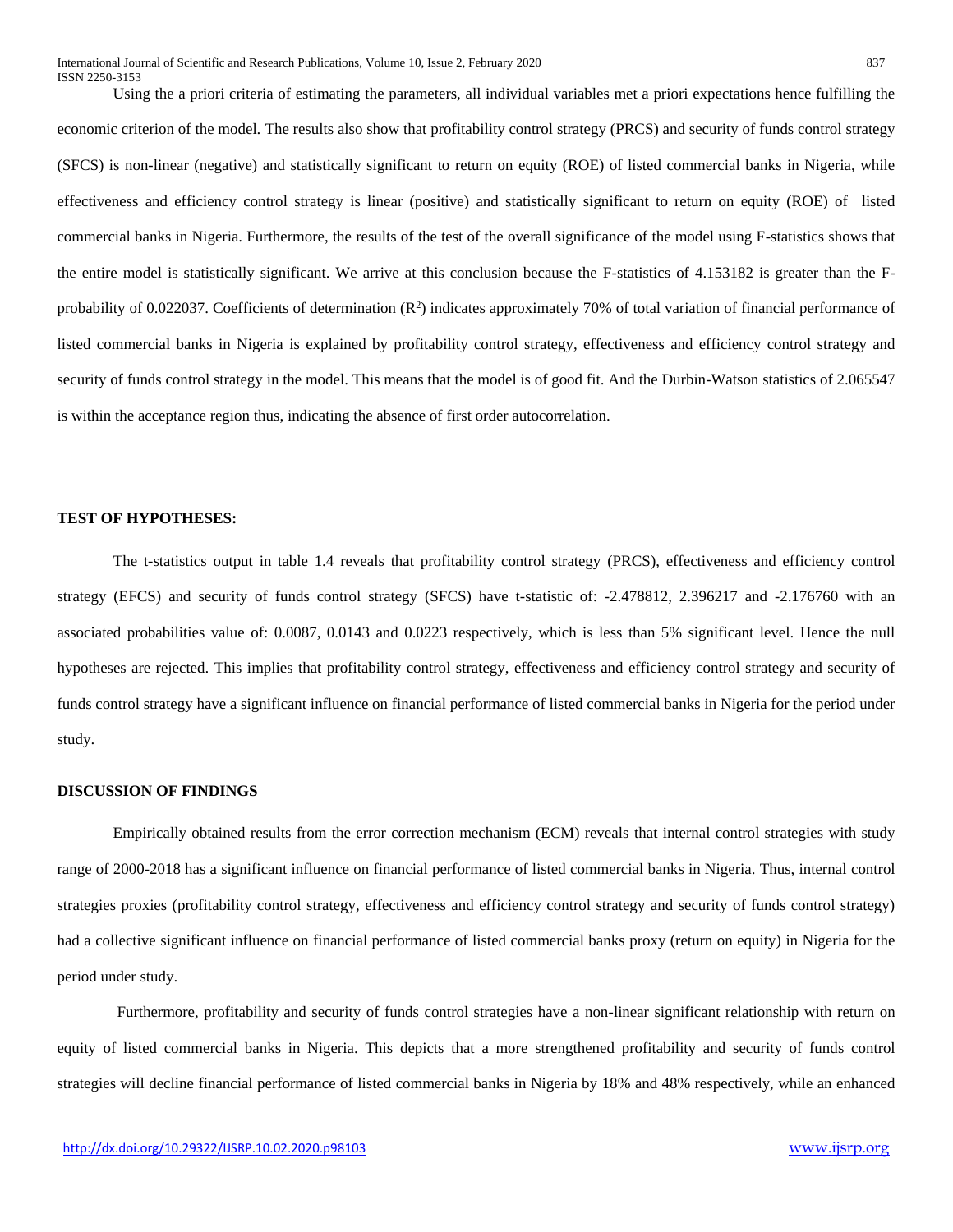effectiveness and efficiency control strategy will boost financial performance of listed commercial banks in Nigeria by 95% due to its linear and significant relationship with return on equity of listed commercial banks in Nigeria.

These findings do conform to apriori expectations and that of Mawanda (2008) whose study established a significant relationship between internal control system and financial performance. The study findings are also intoned with the findings of Muio (2012) who critically examine internal control systems in Kenya's private hospitals and their financial performances, and identified monitoring component as having the highest influence on the financial performances of private hospitals in Kenya.

## **5.0 SUMMARY, CONCLUDING REMARK AND RECOMMENDATIONS**

The study findings are summarized as follows:

- $\triangleright$  Profitability control strategy has a non-linear significant influence on listed commercial banks financial performance in Nigeria for the period under study.
- $\triangleright$  Effectiveness and efficiency control strategy has a linear significant influence on listed commercial banks financial performance in Nigeria for the period under study.
- $\triangleright$  Security of funds control strategy has a non-linear significant influence on listed commercial banks financial performance in Nigeria for the period under study.

This study concludes on the empirical evidence that internal control strategies are of necessity to corporate financial performance (listed commercial banks in Nigeria) in upholding the going concern concept. Therefore, we recommends to management of listed commercial banks in Nigeria to periodically review its internal control strategies and to employ modern sophisticated measures specifically on effectiveness and efficiency control strategy due to its linear significant influence on financial performance of listed commercial banks in Nigeria for the period under study.

## **REFERENCES**

Abdel-Khalik, A. (1993). Why do Private Companies Demand Auditing: A Case for Organizational Loss of Control. *Journal of Accounting, Auditing and Finance,* 8(1), 31- 52.

Abu-Musa, & A., A. (2010). Investigating Adequacy of Security Controls in Saudi Banking Sector: An Empirical Study. *Journal of Accounting Business & Management,* 17(1), 1- 41.

Aburime, U. (2005). Determinants of Bank Profitability: Company Level Evidence from Nigeria: *University of Nigeria Conference Paper Enugu Campus.* 

Adhiambo, A. A., & Memba, M. S. (2012). Credit Cards and Performance of Commercial Banks Portfolio in Kenya. *International Journal of Arts and Commerce,* 1(6), 167-173.

Aikins, S. (2011). An Examination of Role of Government Internal Audits Improving Financial Performance. *Journal of Public Finance and Management,* 11(4), 306-337.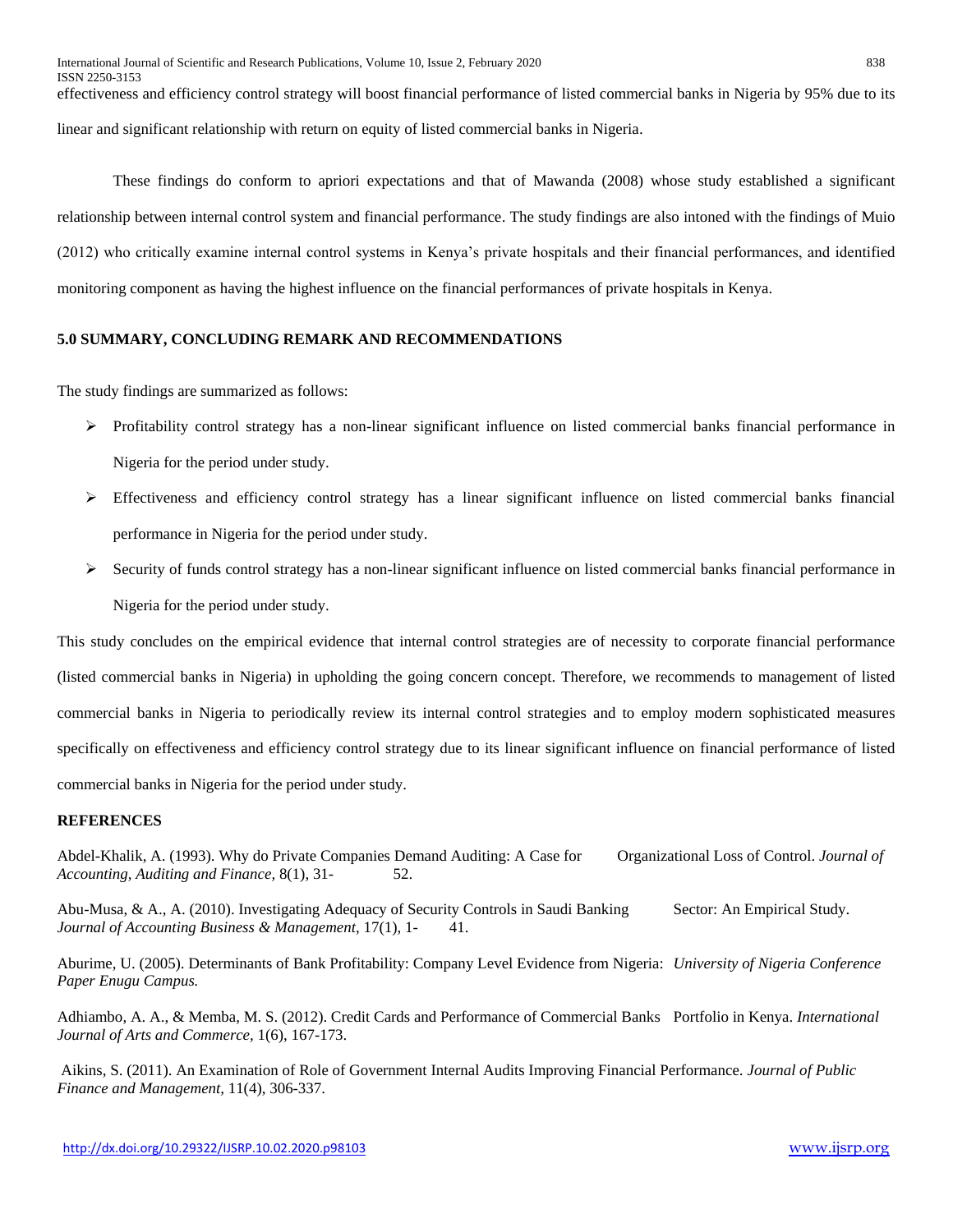International Journal of Scientific and Research Publications, Volume 10, Issue 2, February 2020 839 ISSN 2250-3153

Aldridge, R., & Colbert, J. (1994). Management's Report on Internal Control, and the Accountant's Response. *Managerial Auditing Journal,* 9(7), 21-28.

Altamuro, J., & Beatty, A. (2010). How Does Internal Control Regulation Affect Financial Reporting. *Journal of Accounting and Economics,* 49(1), 58-74.

Amudo, A., & Inanga, E. L. (2009). Evaluation of Internal Control Systems: A Case Study from Commercial Banks in Uganda. *International Research Journal of Finance and Economics*, 3(3), 124-144.

Ashbaugh-Skaife, H., Collins, D., Kinney, W., & Lafond, R. (2008). The Effect of SOX Internal Control Deficiencies and their Remediation and Accrual Quality. *The Accounting Review,* 4(2), 217-250.

Barra, R. A. (2010). The Impact of Internal Controls and Penalties on Fraud. *Journal of Information Systems,* 24(1), 1-21.

Bonner, S., Palmrose, Z., & Young, S. (1998). Fraud Type and Auditor Litigation: An Analysis of SEC Accounting and Auditing Enforcement Releases. *The Accounting Review*, 73(4), 503-520. Bowrin, A. K. (2004). Internal Control in Trinidad and Tobago Religious Organizations. *Accounting, Auditing and Accountability Journal,* 17(1), 121-152.

Bronson, S. J., Carcello, P., & Raghunandan, K. (2006). Auditing: Firm Characteristics and Voluntary Management Reports on Internal Control. *Journal of Practice and Theory,* 25 (4), 25- 39.

Cieslewicz, J. K. (2012). The Fraud Model in International Contexts: A Call to Include the Societal-level Influences in the Model. *Journal of Forensic and Investigative Accounting,* , 4 (1), 214-254.

Cooper, D., & Schindler, P. (2004). *Business Research Methods,* New Delhi: Tata McGraw Hill.

COSO. (1992). *Internal Control Integrated Framework. New York:* Committee of Sponsoring Organizations of the Treadway Commission

Doyle, J. G., & McVay, S. (2007). Determinants of Weakness in Internal Control over Financial Reporting. *Journal of Accounting & Economics,* 44(1/2), 193.

Etuk, I. C. (2011). Evaluation of Internal Control System of Banks in Nigeria. *A Ph.D. Dissertation, St. Clements University*.

Ewa, E. U., & Udoayang, J. O. (2012). The Impact of Internal Control Design on Banks Ability to Investigate Staff Fraud and Life Style and Fraud Detection in Nigeria. *International Journal of Research in Economics & Social Sciences,* 2(2), 32-43

Flamini, C., Valentina C., McDonald, G., & Liliana, S. (2009). The Determinants of Commercial Bank Profitability in Sub-Saharan Africa, *IMF Working Paper.*

FLSTAP. (2011). *A Report on the Emerging Trends in Commercial and Financial Law Banking Law, Capital Markets Law and Corporate Governance.* Nairobi: Financial and Legal Sector Technical Assistance Project - Ministry of Finance.

Gavrilov, L. A., & Gavrilova, N. S. (2001). The Reliability Theory of Aging and Longevity. *Accounting, Auditing and Finance,*  213(4), 527-45.

Jaya, K. S., Mohd, H. H., & Azwadi, A. (2012). An Exploratory Study of Internal Control and Fraud Prevention Measures in SMEs. *International Journal of Business Research and Management (IJBRM),* , 3(2), 90-99.

Jensen. (2003). The Modern Industrial Revolution, Exit and the Failure of Internal Control Systems. *The Journal of Finance,* 48(3), 831-880

Kakucha, W. (2009). An Evaluation of Internal Controls: The Case of Nairobi Small Businesses. *Unpublished MA Thesis, Strathmore University Kenya.* 

Kantarelis, D. (2007). *Theories of the Firm.* Kenya Financial Sector Stability Report.

.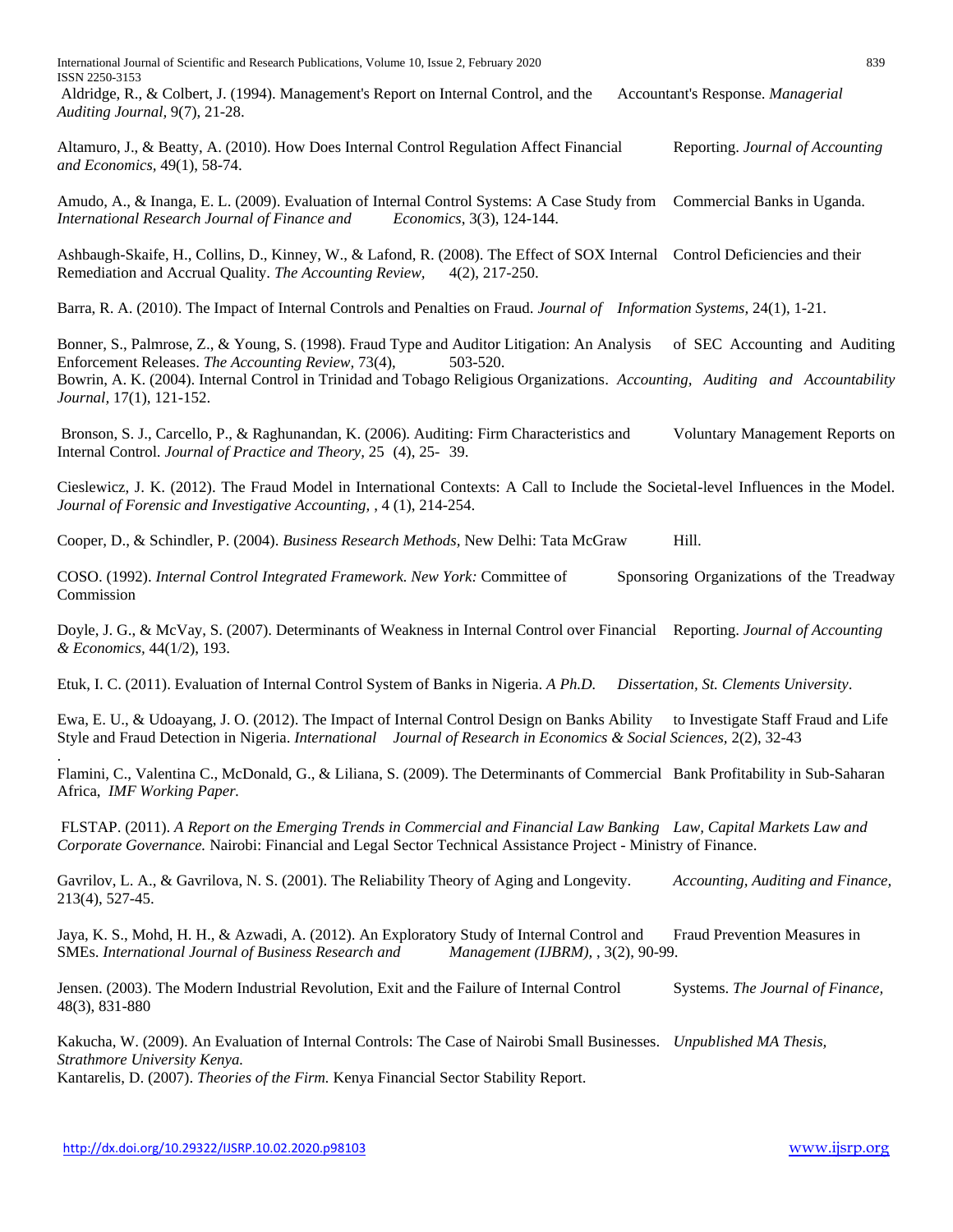International Journal of Scientific and Research Publications, Volume 10, Issue 2, February 2020 840 ISSN 2250-3153

Keitany, J. L. (2000). The Internal Audit Control Function and its Implication for Risk Assessment by the External Auditor: A Case of Quoted Companies. *Unpublished MBA Project Report, School of Business, University of Nairobi.* 

Kinney, W. R. (2000). Research Opportunities in Internal Control and Quality Assurance. *A Journal of Practice and Theory,*  19(4), 83-90.

Magara, C. N. (2013). Effect of Internal Controls on Financial Performance of Deposit Taking Savings and Credit Cooperative Societies in Kenya. *Unpublished MBA thesis, University of Nairobi Kenya*

Mawanda, S. P. (2008). Effects of Internal Control Systems on Financial Performance in an Institution of Higher Learning in Uganda: A Case of Uganda Martyrs University. *Unpublished Thesis.*

Messier, L. A., & Austen. (2000). Inherent Risk and Control Risk Assessments. *Journal of Accountancy,* 190(3), 104-107.

Michino, W. B. (2011). A Survey of the Impact of Internal Controls on Operational Efficiency among NGOs in Nairobi. *Unpublished MBA Thesis, University of Nairobi, Kenya.*

Muio, A. K. (2012). The Impact of Internal Control Systems on the Financial Performance of Private Hospitals In Nairobi. *Unpublished Research Thesis. University of Nairobi, Kenya.*

Ndegwa, E. W. (2013). Strategic Control Systems in Strategy Implementation and Financial performance of Bamburi Cement Limited, Kenya. *Doctoral dissertation, University of Nairobi, Kenya.*

Ndungu, H. N. (2014). An Evaluation of the Effect of Internal Controls on Revenue Generation in the University of Nairobi Enterprises and Service (UNES) Limited. An *Unpublished Research Thesis. University of Nairobi. Kenya.*

Njenga, N. M., & Osiemo. (2013). Effect of Fraud Risk Detection through Internal Control systems on Organization Performance: A Case of Deposit Taking Microfinance Institutions in Kenya. . *International Journal of Social Sciences and Entrepreneurship,* 1(7), 114-118

Olatunji, O. (2009). Impact of Internal Control System in the Banking Sector in Nigeria. *Pakistan Journal of Social Sciences,* 6(4), 181-189.

Ozten, S., & Kargın. (2012). Internal Control Activities in the Context of Credit Control Banking. *Afyon Kocatepe University Publishing*, 14 (2), 119-136.

Pandey, I. M. (1996). *Financial Management‖, (7th Edition), Vikas Publishing House Pvt Ltd.* New Delhi, India.

Rezaee, Z. (2002). *Financial Statement Fraud: Prevention and Detection‖,* New York,Wiley.

Rezaee, Z. E., & Sharbatoghlie, A. (2001). Continuous Auditing: The Audit of the Future. *Managerial Auditing Journal,* 16(3), 150-158.

Robert, R. (1967). Multicollinearity in Regression Analysis: The Problem Revisited. *Review of Economics and Statistics*, 49 (1), 92-107.

Wainaina, S. W. (2011). An Evaluation of the Effectiveness of an Internal Control Function: The Case of Kenya Polytechnic University College. *Unpublished MBA Thesis, University of Nairobi, Kenya.* 

## **APPENDIX**

|  | DATA EMPLOYED IN THE STUDY |  |  |
|--|----------------------------|--|--|
|--|----------------------------|--|--|

| <b>YEARS</b> | ROE(LCBFP) | ATPM(PRCS)      | GER(EFCS) | DY(SFCS) |
|--------------|------------|-----------------|-----------|----------|
| 2000         | 99.5       | 42.2            | 42.9      | 0.00     |
| 2001         | 14.3       | 48.5            | 60.9      | 0.01     |
| 2002         | 41.6       | 33 <sup>2</sup> | 73.3      | 0.15     |
| 2003         | 29.1       | 43.             | 72.9      | 0.00     |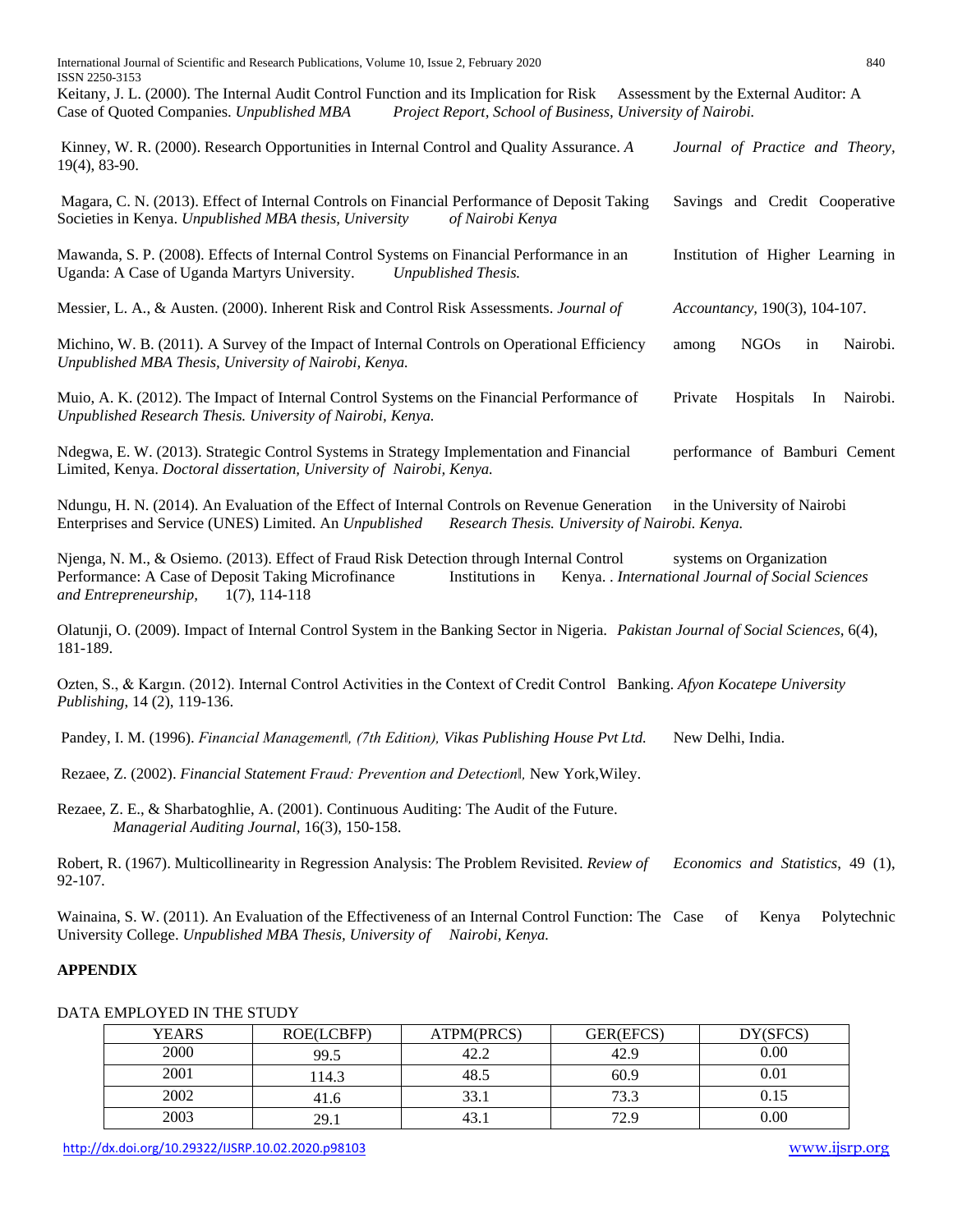International Journal of Scientific and Research Publications, Volume 10, Issue 2, February 2020 841 ISSN 2250-3153

| .    |         |       |        |      |
|------|---------|-------|--------|------|
| 2004 | 27.2    | 40.2  | 76.6   | 0.00 |
| 2005 | 4.8     | 46.8  | 74.4   | 0.01 |
| 2006 | 17.4    | 431   | 54.6   | 0.78 |
| 2007 | 36.8    | 44.1  | 51     | 0.57 |
| 2008 | 24.1    | 52.9  | 65.6   | 0.61 |
| 2009 | $-64.7$ | 52.45 | 62.8   | 0.04 |
| 2010 | 16.0    | 50.9  | 61.9   | 0.71 |
| 2011 | $-0.3$  | 50.47 | 68.6   | 0.83 |
| 2012 | 22.2    | 50.17 | 70.8   | 0.55 |
| 2013 | 24.1    | 43.6  | 55.7   | 0.32 |
| 2014 | 21.7    | 37.8  | 48.75  | 0.04 |
| 2015 | 19.2    | 27.9  | 44.26  | 0.02 |
| 2016 | 18.9    | 25.7  | 30.7   | 0.01 |
| 2017 | 21.1    | 24.2  | 30.425 | 0.00 |
| 2018 | 23.3    | 32.8  | 42     | 0.36 |
|      |         |       |        |      |

**Source:** Central Bank of Nigeria (CBN) Statistical bulletin, 2018

Note: ATPM(PRCS)=After tax profit margin as measure of profitability control strategy, GER(EFCS)=Gross earnings rate as measure of effectiveness and efficiency control strategy, DY(SFCS)=Dividend yield as measure of security of funds control strategy and ROE= Return on Equity as measure of listed commercial banks financial performance in Nigeria.

## **Unit Root Test Results for ROE**

Null Hypothesis: D(ROE) has a unit root Exogenous: Constant Lag Length: 0 (Automatic - based on SIC, maxlag=3)

|                                        |              | t-Statistic | $Prob.*$ |
|----------------------------------------|--------------|-------------|----------|
| Augmented Dickey-Fuller test statistic |              | $-5.906529$ | 0.0002   |
| Test critical values:                  | 1% level     | $-3.886751$ |          |
|                                        | 5% level     | $-3.052169$ |          |
|                                        | $10\%$ level | $-2.666593$ |          |

\*MacKinnon (1996) one-sided p-values.

Warning: Probabilities and critical values calculated for 20 observations

and may not be accurate for a sample size of 17

Augmented Dickey-Fuller Test Equation Dependent Variable: D(ROE,2) Method: Least Squares Date: 12/03/19 Time: 10:40 Sample (adjusted): 2002 2018 Included observations: 17 after adjustments

| Variable                                           | Coefficient                | Std. Error            | t-Statistic                | Prob.            |
|----------------------------------------------------|----------------------------|-----------------------|----------------------------|------------------|
| $D(ROE(-1))$                                       | $-1.390766$<br>$-7.155062$ | 0.235462<br>8.480646  | $-5.906529$<br>$-0.843693$ | 0.0000<br>0.4121 |
| R-squared                                          | 0.699321                   | Mean dependent var    |                            | $-0.741176$      |
| Adjusted R-squared                                 | 0.679276                   | S.D. dependent var    |                            | 61.23472         |
| S.E. of regression                                 | 34.67877                   | Akaike info criterion |                            | 10.04026         |
| Sum squared resid                                  | 18039.26                   | Schwarz criterion     |                            | 10.13829         |
| Log likelihood                                     | $-83.34224$                | Hannan-Quinn criter.  |                            | 10.05001         |
| F-statistic                                        | 34.88709                   | Durbin-Watson stat    |                            | 1.810708         |
| http://dx.doi.org/10.29322/IJSRP.10.02.2020.p98103 |                            |                       |                            |                  |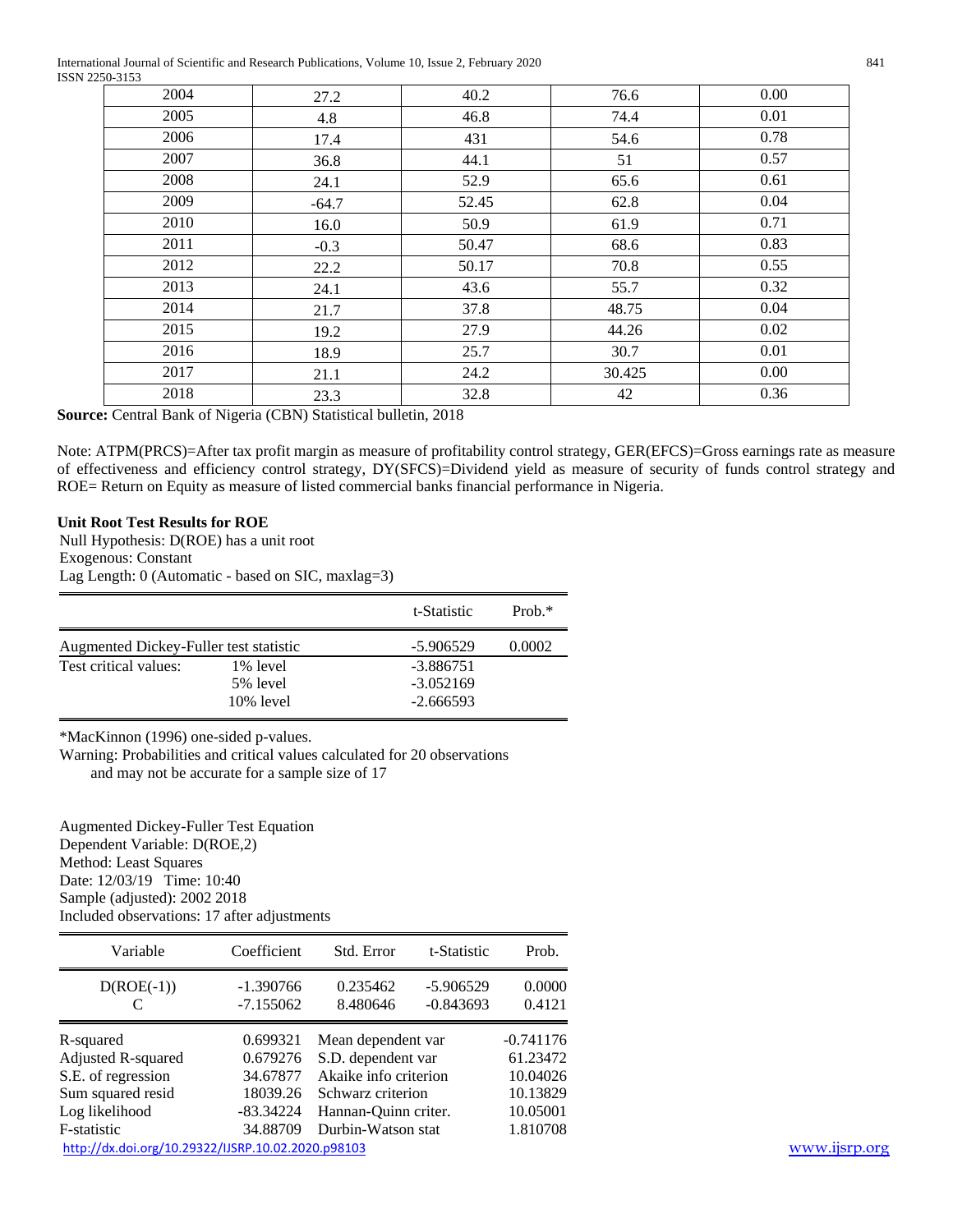# **Unit Root Test Results for PRCS**

Null Hypothesis: D(PRCS) has a unit root

Exogenous: Constant

Lag Length: 0 (Automatic - based on SIC, maxlag=3)

|                                        |              | t-Statistic | Prob. $*$ |
|----------------------------------------|--------------|-------------|-----------|
| Augmented Dickey-Fuller test statistic |              | -6.729841   | 0.0000    |
| Test critical values:                  | 1% level     | $-3.886751$ |           |
|                                        | 5% level     | $-3.052169$ |           |
|                                        | $10\%$ level | $-2.666593$ |           |

\*MacKinnon (1996) one-sided p-values.

Warning: Probabilities and critical values calculated for 20 observations and may not be accurate for a sample size of 17 Augmented Dickey-Fuller Test Equation Dependent Variable: D(PRCS,2) Method: Least Squares Date: 12/03/19 Time: 10:46 Sample (adjusted): 2002 2018 Included observations: 17 after adjustments

| Variable                                                                                                                         | Coefficient                                                                         | Std. Error                                                                                                                           | t-Statistic                | Prob.                                                                |
|----------------------------------------------------------------------------------------------------------------------------------|-------------------------------------------------------------------------------------|--------------------------------------------------------------------------------------------------------------------------------------|----------------------------|----------------------------------------------------------------------|
| $D(PRCS(-1))$                                                                                                                    | $-1.502477$<br>$-1.455563$                                                          | 0.223256<br>29.55840                                                                                                                 | $-6.729841$<br>$-0.049244$ | 0.0000<br>0.9614                                                     |
| R-squared<br>Adjusted R-squared<br>S.E. of regression<br>Sum squared resid<br>Log likelihood<br>F-statistic<br>Prob(F-statistic) | 0.751206<br>0.734619<br>121.8685<br>222779.0<br>$-104.7081$<br>45.29077<br>0.000007 | Mean dependent var<br>S.D. dependent var<br>Akaike info criterion<br>Schwarz criterion<br>Hannan-Quinn criter.<br>Durbin-Watson stat |                            | 0.135294<br>236.5685<br>12.55389<br>12.65192<br>12.56364<br>2.337187 |

## **Unit Root Test Results for EFCS**

Null Hypothesis: D(EFCS) has a unit root Exogenous: None Lag Length: 3 (Automatic - based on SIC, maxlag=3)

|                                        |              | t-Statistic | $Prob.*$ |
|----------------------------------------|--------------|-------------|----------|
| Augmented Dickey-Fuller test statistic |              | -3.109249   | 0.0045   |
| Test critical values:                  | 1% level     | $-2.740613$ |          |
|                                        | 5% level     | $-1.968430$ |          |
|                                        | $10\%$ level | $-1.604392$ |          |

\*MacKinnon (1996) one-sided p-values.

Warning: Probabilities and critical values calculated for 20 observations and may not be accurate for a sample size of 14

<http://dx.doi.org/10.29322/IJSRP.10.02.2020.p98103> [www.ijsrp.org](http://ijsrp.org/) Augmented Dickey-Fuller Test Equation Dependent Variable: D(EFCS,2) Method: Least Squares Date: 12/03/19 Time: 12:42 Sample (adjusted): 2005 2018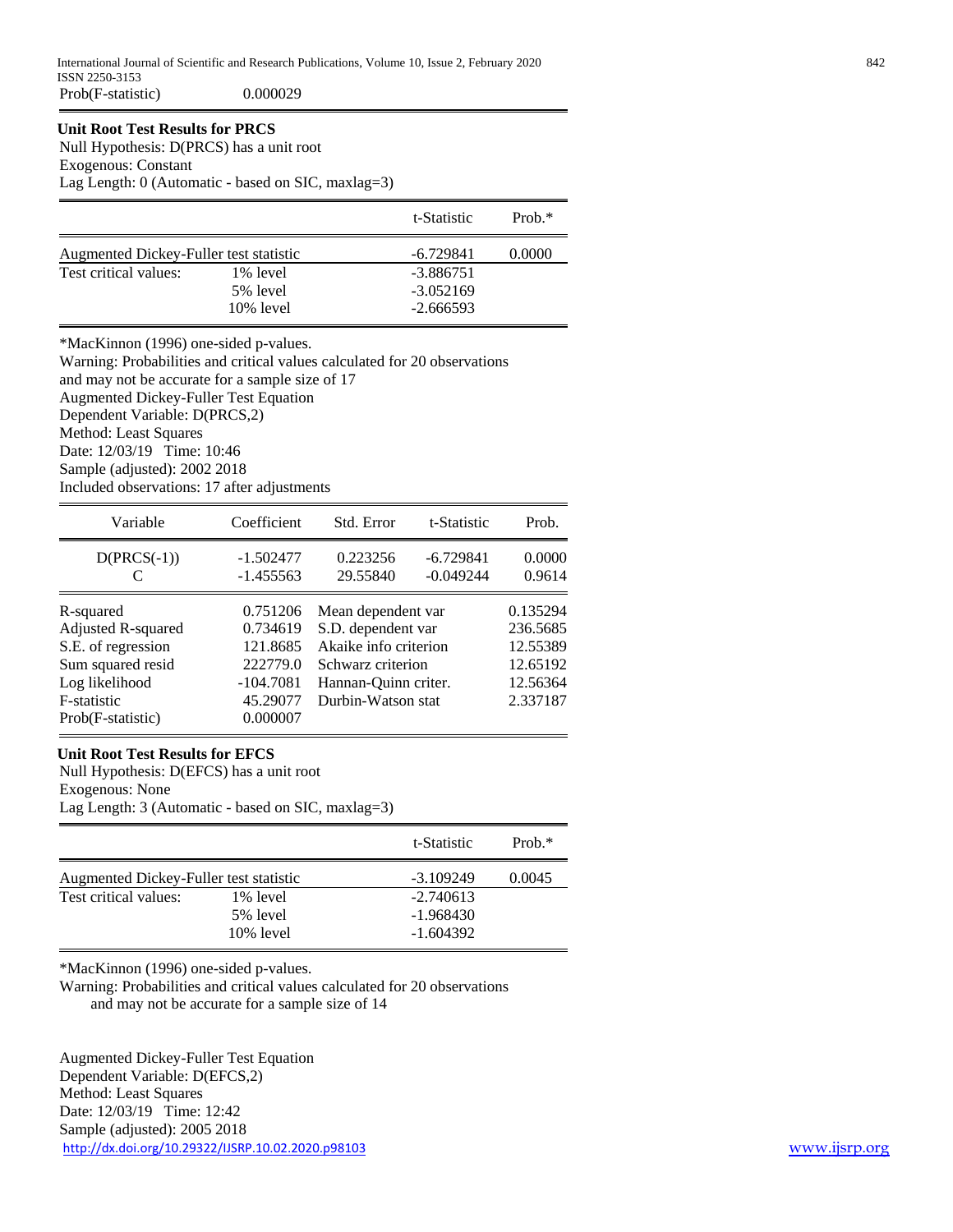Included observations: 14 after adjustments

| Variable                                                                                                           | Coefficient                                                             | Std. Error                                                                                                     | t-Statistic                                        | Prob.                                                    |
|--------------------------------------------------------------------------------------------------------------------|-------------------------------------------------------------------------|----------------------------------------------------------------------------------------------------------------|----------------------------------------------------|----------------------------------------------------------|
| $D(EFCS(-1))$<br>$D(EFCS(-1),2)$<br>$D(EFCS(-2),2)$<br>$D(EFCS(-3),2)$                                             | $-1.159233$<br>0.771099<br>$-0.000599$<br>0.637984                      | 0.372834<br>0.339188<br>0.247814<br>0.219574                                                                   | $-3.109249$<br>2.273368<br>$-0.002418$<br>2.905556 | 0.0111<br>0.0463<br>0.9981<br>0.0157                     |
| R-squared<br>Adjusted R-squared<br>S.E. of regression<br>Sum squared resid<br>Log likelihood<br>Durbin-Watson stat | 0.762608<br>0.691390<br>7.042344<br>495.9461<br>$-44.83701$<br>2.512701 | Mean dependent var<br>S.D. dependent var<br>Akaike info criterion<br>Schwarz criterion<br>Hannan-Ouinn criter. |                                                    | 0.562500<br>12.67688<br>6.976716<br>7.159303<br>6.959814 |

# **Unit Root Test Results for SFCS**

Null Hypothesis: D(SFCS) has a unit root Exogenous: Constant

Lag Length: 0 (Automatic - based on SIC, maxlag=3)

|                                        |                      | t-Statistic                | $Prob.*$ |
|----------------------------------------|----------------------|----------------------------|----------|
| Augmented Dickey-Fuller test statistic |                      | -4.783408                  | 0.0017   |
| Test critical values:                  | 1% level<br>5% level | $-3.886751$<br>$-3.052169$ |          |
|                                        | $10\%$ level         | $-2.666593$                |          |

\*MacKinnon (1996) one-sided p-values.

Warning: Probabilities and critical values calculated for 20 observations and may not be accurate for a sample size of 17

Augmented Dickey-Fuller Test Equation Dependent Variable: D(SFCS,2) Method: Least Squares Date: 12/03/19 Time: 12:46 Sample (adjusted): 2002 2018 Included observations: 17 after adjustments

| t-Statistic<br>Prob.                                                                                                                                              |
|-------------------------------------------------------------------------------------------------------------------------------------------------------------------|
|                                                                                                                                                                   |
| $-4.783408$<br>0.0002<br>0.251992<br>0.8045                                                                                                                       |
| 0.020588<br>Mean dependent var<br>0.518332<br>Akaike info criterion<br>0.771870<br>0.869895<br>0.781614<br>Hannan-Quinn criter.<br>Durbin-Watson stat<br>1.959615 |
|                                                                                                                                                                   |
| S.D. dependent var                                                                                                                                                |

## **Johansen co-integration test results**

<http://dx.doi.org/10.29322/IJSRP.10.02.2020.p98103> [www.ijsrp.org](http://ijsrp.org/) Date: 12/03/19 Time: 13:02 Sample (adjusted): 2002 2018 Included observations: 17 after adjustments Trend assumption: Linear deterministic trend (restricted)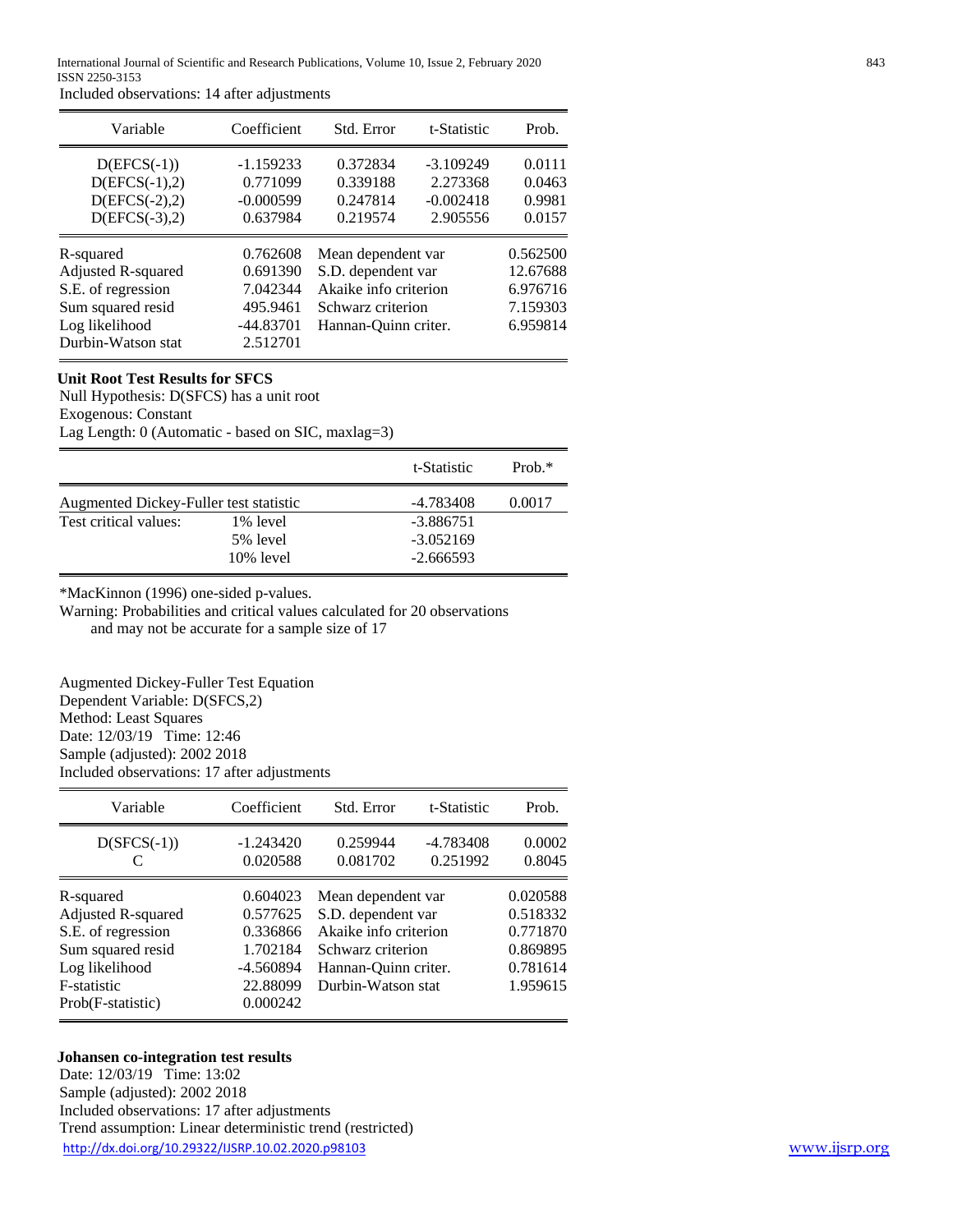| Hypothesized<br>No. of $CE(s)$ | Eigenvalue | Trace<br><b>Statistic</b> | 0.05<br><b>Critical Value</b> | $Prob.**$ |
|--------------------------------|------------|---------------------------|-------------------------------|-----------|
| None $*$                       | 0.925712   | 75.85717                  | 63.87610                      | 0.0036    |
| At most 1                      | 0.589635   | 31.66038                  | 42.91525                      | 0.4069    |
| At most 2                      | 0.479503   | 16.51833                  | 25.87211                      | 0.4516    |
| At most $3$                    | 0.272903   | 5.417826                  | 12.51798                      | 0.5375    |

Unrestricted Cointegration Rank Test (Trace)

Trace test indicates 1 cointegrating eqn(s) at the 0.05 level

\* denotes rejection of the hypothesis at the 0.05 level

\*\*MacKinnon-Haug-Michelis (1999) p-values

Unrestricted Cointegration Rank Test (Maximum Eigenvalue)

| Hypothesized<br>No. of $CE(s)$ | Eigenvalue | Max-Eigen<br><b>Statistic</b> | 0.05<br>Critical Value | $Prob.**$ |
|--------------------------------|------------|-------------------------------|------------------------|-----------|
| None $*$                       | 0.925712   | 44.19679                      | 32.11832               | 0.0011    |
| At most 1                      | 0.589635   | 15.14205                      | 25.82321               | 0.6217    |
| At most 2                      | 0.479503   | 11.10051                      | 19.38704               | 0.5030    |
| At most 3                      | 0.272903   | 5.417826                      | 12.51798               | 0.5375    |

Max-eigenvalue test indicates 1 cointegrating eqn(s) at the 0.05 level

\* denotes rejection of the hypothesis at the 0.05 level

\*\*MacKinnon-Haug-Michelis (1999) p-values

Unrestricted Cointegrating Coefficients (normalized by b'\*S11\*b=I):

| <b>EFCS</b> | <b>PRCS</b> | <b>ROE</b>  | <b>SFCS</b> | $@$ TREND $(01)$ |
|-------------|-------------|-------------|-------------|------------------|
| $-0.111539$ | 0.003528    | $-0.021896$ | -1.282824   | $-0.318261$      |
| $-0.126899$ | $-0.026002$ | 0.023989    | 6.663622    | $-0.371463$      |
| $-0.074327$ | $-0.029546$ | $-0.013399$ | 1.584211    | $-0.353170$      |
| $-0.131067$ | $-0.013018$ | $-0.046751$ | 3.697291    | $-0.397954$      |

Unrestricted Adjustment Coefficients (alpha):

| D(EFCS) | 4.803345    | 3.188995    | $-0.111505$ | 2.388075  |
|---------|-------------|-------------|-------------|-----------|
| D(PRCS) | $-24.00740$ | -41.97926   | 58.64468    | -17.71255 |
| D(ROE)  | -4.769319   | $-10.14045$ | 0.612843    | 9.786252  |
| D(SFCS) | 0.140807    | $-0.165769$ | 0.103679    | 0.033758  |

1 Cointegrating Equation(s): Log likelihood -209.7648

|  | g likelihood | -209.764 |
|--|--------------|----------|
|  |              |          |

| Normalized cointegrating coefficients (standard error in parentheses) |             |            |             |           |
|-----------------------------------------------------------------------|-------------|------------|-------------|-----------|
| EFCS.                                                                 | <b>PRCS</b> | <b>ROE</b> | <b>SFCS</b> | @TRED(01) |
| 1.000000                                                              | $-0.031631$ | 0.196309   | 11.50116    | 2.853366  |
|                                                                       | (0.02296)   | (0.03900)  | (4.40480)   | (0.24871) |

Adjustment coefficients (standard error in parentheses)

|         | http://dx.doi.org/10.29322/IJSRP.10.02.2020.p98103 | www.ijsrp.org |
|---------|----------------------------------------------------|---------------|
| D(PRCS) | 2.677753                                           |               |
|         | (0.21275)                                          |               |
| D(EFCS) | $-0.535759$                                        |               |